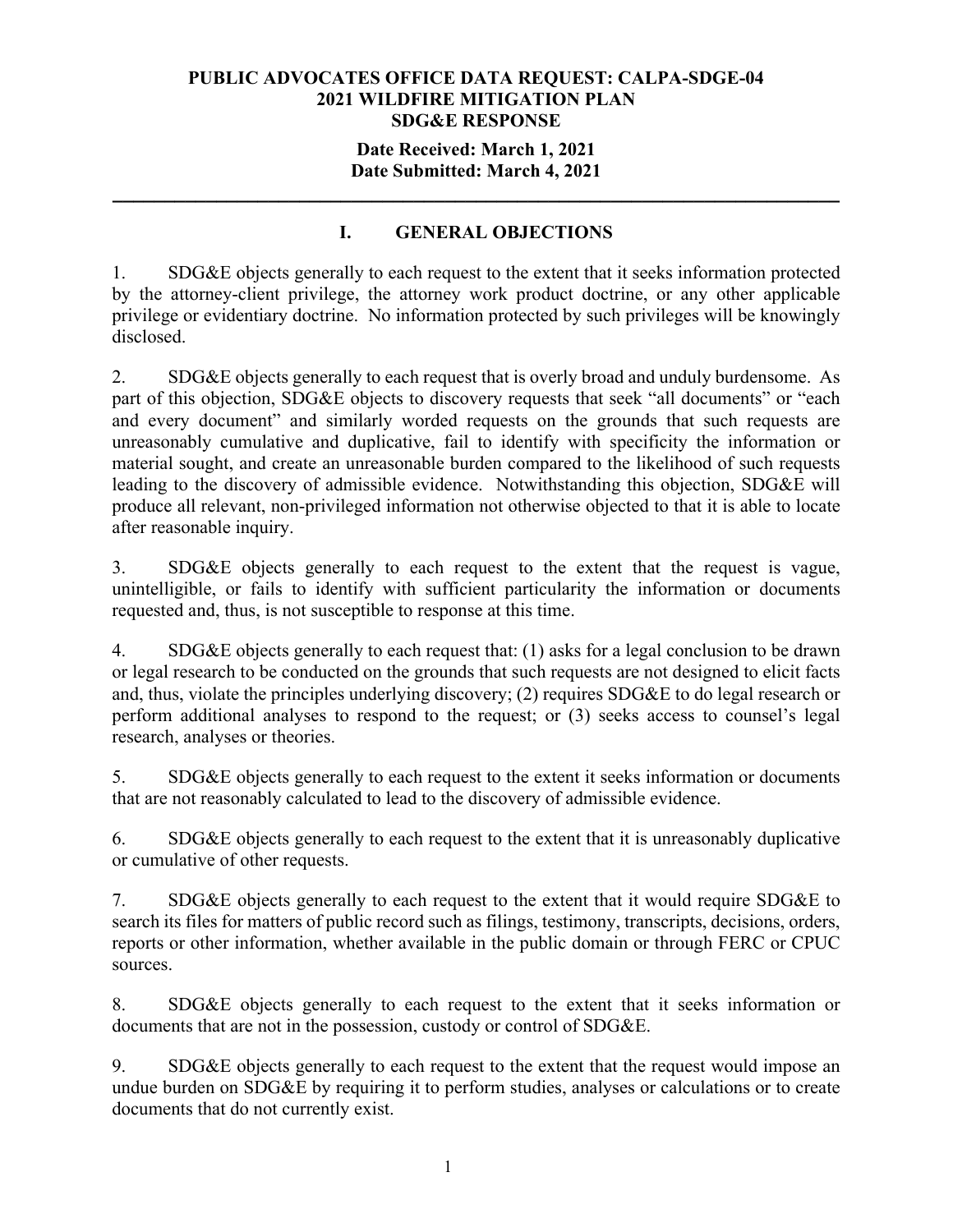### **Date Received: March 1, 2021 Date Submitted: March 4, 2021**

**\_\_\_\_\_\_\_\_\_\_\_\_\_\_\_\_\_\_\_\_\_\_\_\_\_\_\_\_\_\_\_\_\_\_\_\_\_\_\_\_\_\_\_\_\_\_\_\_\_\_\_\_\_\_\_\_\_\_\_\_\_\_\_\_\_\_\_\_\_\_** 

10. SDG&E objects generally to each request that calls for information that contains trade secrets, is privileged or otherwise entitled to confidential protection by reference to statutory protection. SDG&E objects to providing such information absent an appropriate protective order.

## **II. EXPRESS RESERVATIONS**

1. No response, objection, limitation or lack thereof, set forth in these responses and objections shall be deemed an admission or representation by SDG&E as to the existence or nonexistence of the requested information or that any such information is relevant or admissible.

2. SDG&E reserves the right to modify or supplement its responses and objections to each request, and the provision of any information pursuant to any request is not a waiver of that right.

3. SDG&E reserves the right to rely, at any time, upon subsequently discovered information.

4. These responses are made solely for the purpose of this proceeding and for no other purpose.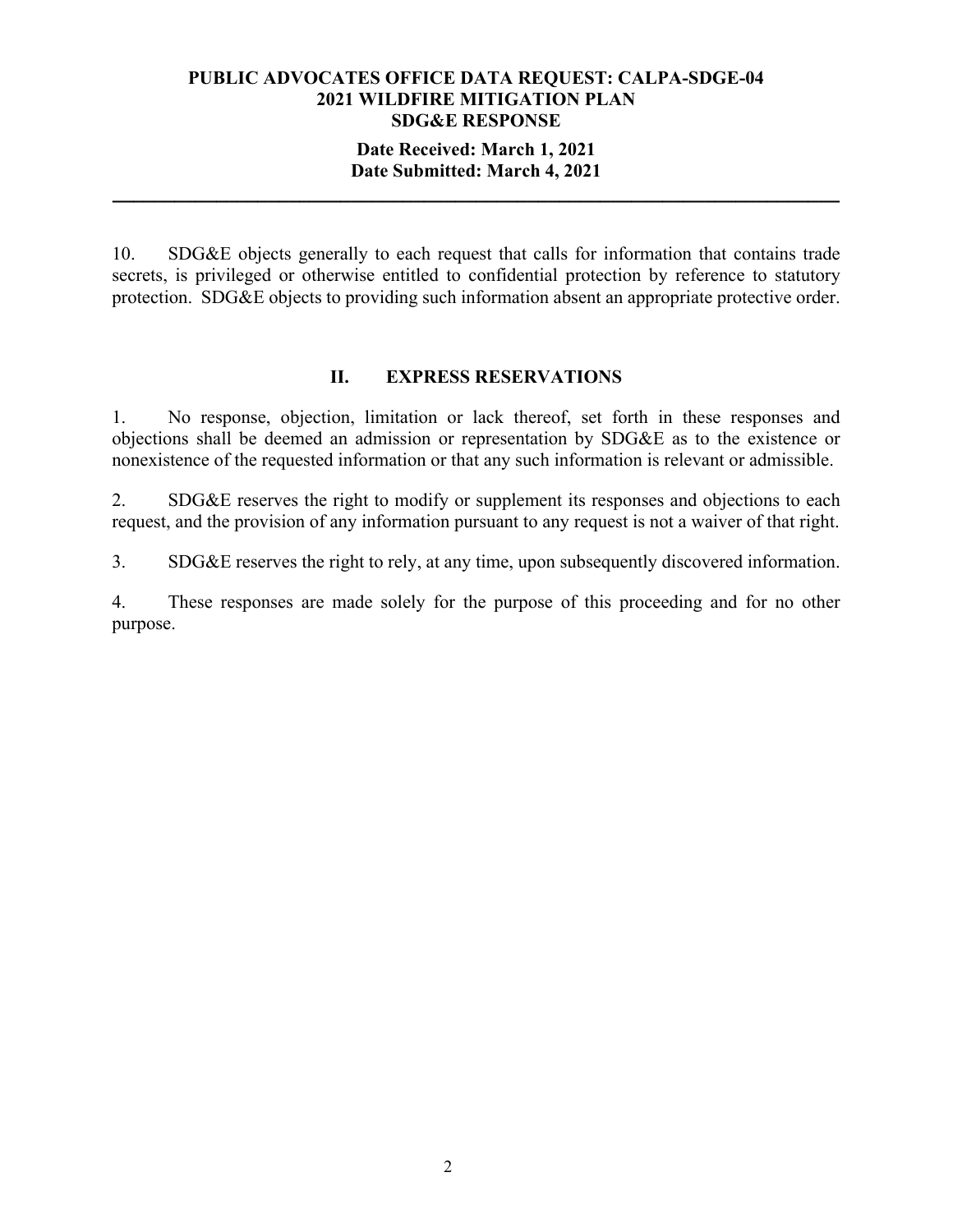## **Date Received: March 1, 2021 Date Submitted: March 4, 2021**

**\_\_\_\_\_\_\_\_\_\_\_\_\_\_\_\_\_\_\_\_\_\_\_\_\_\_\_\_\_\_\_\_\_\_\_\_\_\_\_\_\_\_\_\_\_\_\_\_\_\_\_\_\_\_\_\_\_\_\_\_\_\_\_\_\_\_\_\_\_\_** 

# **III. RESPONSES**

The following questions relate to SDG&E's 2021 Wildfire Mitigation Plan (WMP).

# **QUESTION 1:**

On page (p.) 260 of SDG&E's 2021 WMP, SDG&E states:

Upon completion of prescribed actions necessitated by the CMP [Corrective Maintenance Program] inspections, SDG&E conducts an audit to ascertain the effectiveness of the inspections. This audit is managed by SDG&E's Operational and Engineering managers, who are the ones responsible in each of the districts. This process also allows field supervisors to evaluate the inspectors and ensure they are all aligned with the Company's protocols and procedures.

Regarding these audits:

- a) Please clarify whether SDG&E's reported 1.5% audit rate means sampling 1.5% of inspections within each inspection program, or is applied by sampling the entirety of the CMP.
- b) How does SDG&E address any issues or problems with prior inspections identified through its audit program?

# **OBJECTION:**

SDG&E objects to this request on the grounds set forth in General Objection Nos. 2, 4, 5, and 7. Subject to the foregoing objections, SDG&E responds as follows.

# **RESPONSE 1:**

- a. The audit rate is applied to all inspections related to General Order (GO) 165.
- b. Once an issue is identified, SDG&E enters the issue accordingly into its inspection and maintenance database for follow-up.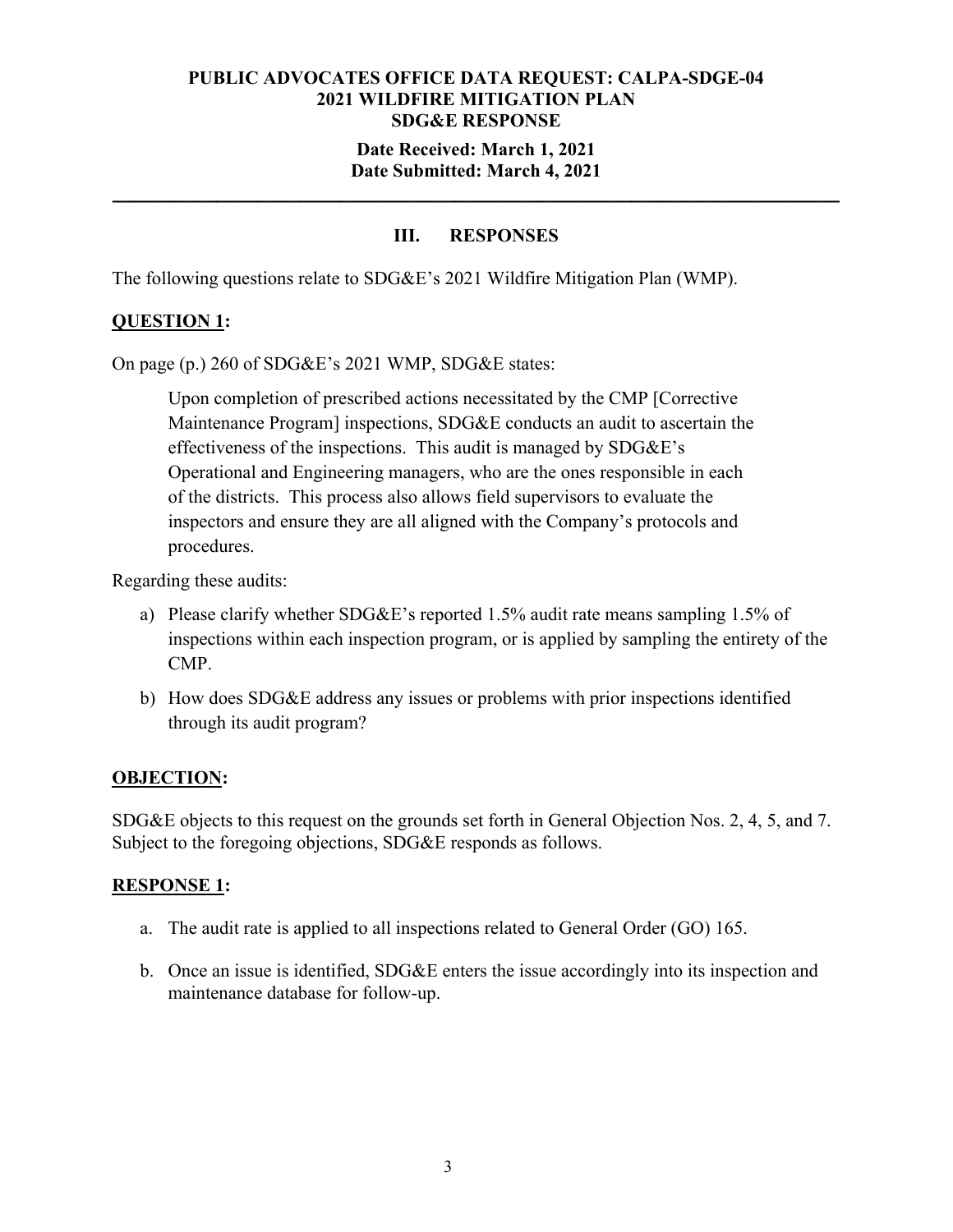# **Date Received: March 1, 2021 Date Submitted: March 4, 2021**

**\_\_\_\_\_\_\_\_\_\_\_\_\_\_\_\_\_\_\_\_\_\_\_\_\_\_\_\_\_\_\_\_\_\_\_\_\_\_\_\_\_\_\_\_\_\_\_\_\_\_\_\_\_\_\_\_\_\_\_\_\_\_\_\_\_\_\_\_\_\_** 

# **QUESTION 2:**

Regarding the audits of CMP inspections noted in the previous question, please provide the following information for each program included within the CMP separately:

- a) State the actual number of audits performed in 2020,
- b) State the number of issues identified through audits performed in 2020,
- c) Describe the types of issues identified through audits performed in 2020, and
- d) State the number of outstanding issues that were identified through audits performed in 2020.

# **OBJECTION:**

SDG&E objects to this request on the grounds set forth in General Objection Nos. 2, 4, 5, and 7. Subject to the foregoing objections, SDG&E responds as follows.

# **RESPONSE 2:**

- a. 981
- b. 41
- c. Additional conditions were found during the audits that ranged from vegetation and CIP conditions, as well as conditions related to the pole itself.
- d. 24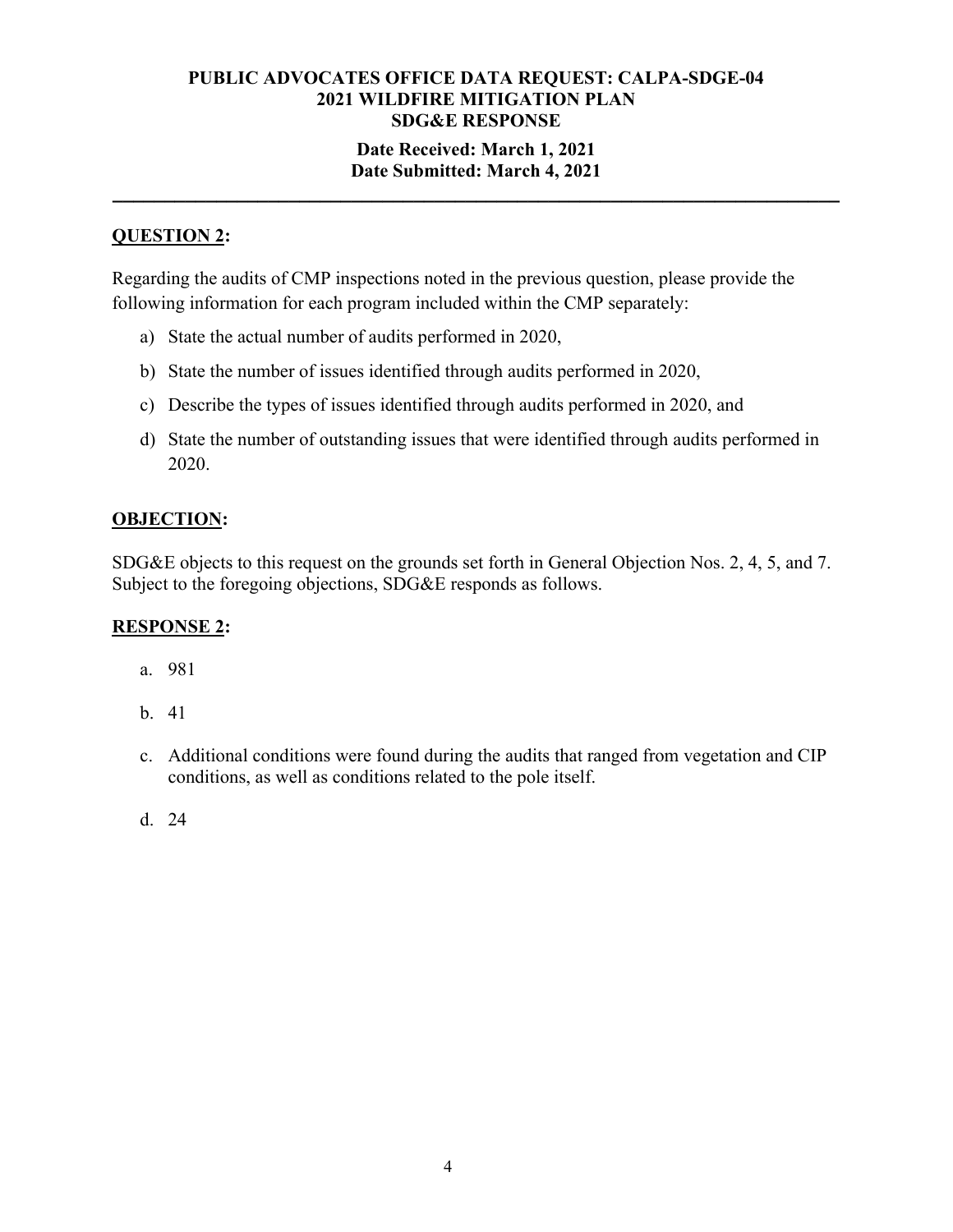## **Date Received: March 1, 2021 Date Submitted: March 4, 2021**

**\_\_\_\_\_\_\_\_\_\_\_\_\_\_\_\_\_\_\_\_\_\_\_\_\_\_\_\_\_\_\_\_\_\_\_\_\_\_\_\_\_\_\_\_\_\_\_\_\_\_\_\_\_\_\_\_\_\_\_\_\_\_\_\_\_\_\_\_\_\_** 

# **QUESTION 3:**

In Table 12 included in SDG&E's 2021 WMP filing, SDG&E reports that actual spend in 2020 capex for strategic undergrounding was \$38.85 million for 15.58 line-miles installed in 2020, and forecasts \$120.26 million for 25 line-miles in 2021 and \$197.2 million for 80 line-miles in 2022. This results in a unit cost per line-mile of \$2.49 million in 2020, \$4.81 million in 2021, and \$2.46 million in 2022.

- a) Please provide any available workpapers substantiating the actual and forecast spend from SDG&E's 2021 WMP for the strategic undergrounding program discussed above.
- b) Please explain the significant variance in unit cost between 2020, 2021, and 2022, discussed above.

# **OBJECTION:**

SDG&E objects to this request on the grounds set forth in General Objection Nos. 2, 4, 5, and 7. Subject to the foregoing objections, SDG&E responds as follows.

# **RESPONSE 3:**

- a. Please see attached workpaper, "CalPA-SDGE DR4 Q3." In preparing the response to this data request, SDG&E discovered inadvertent errors in the values for the Strategic Undergrounding initiative provided in Appendix B, Table 12 of SDG&E's 2021 WMP Update. Please see "Attachment B – WMP Tables 1-12 Revised 03-04-2021.xlsx," which shows the corrected actual mileage for 2020 and forecast for 2021 and 2022.
- b. The variance in unit cost between 2020, 2021, and 2022 is due to the variation in the volume of construction and engineering and design costs. The engineering and design required for the underground jobs occurs months before construction and may be reflected in the costs of the year prior to when it is energized. In addition, to the extent pre-construction activities begin in a year prior to the year it is forecasted to be energized, those costs would also show up in the year prior to when it is energized. For example, in 2021, SDG&E forecasts 25 miles of energized lines, however, the forecasted costs of \$120.26M in 2021 reflects the design and engineering for the increase in scope for 2022.

For 2020, the \$38.83M value is based on actual spend. This value is more refined compared to the rough estimates considered for 2021 and 2022 because it is based on actual design, engineering, and project specific conditions and requirements.

For 2021 and 2022, the estimates are based on unit cost value and fixed mileage target rather than actual project specific conditions and requirements. In addition, the overall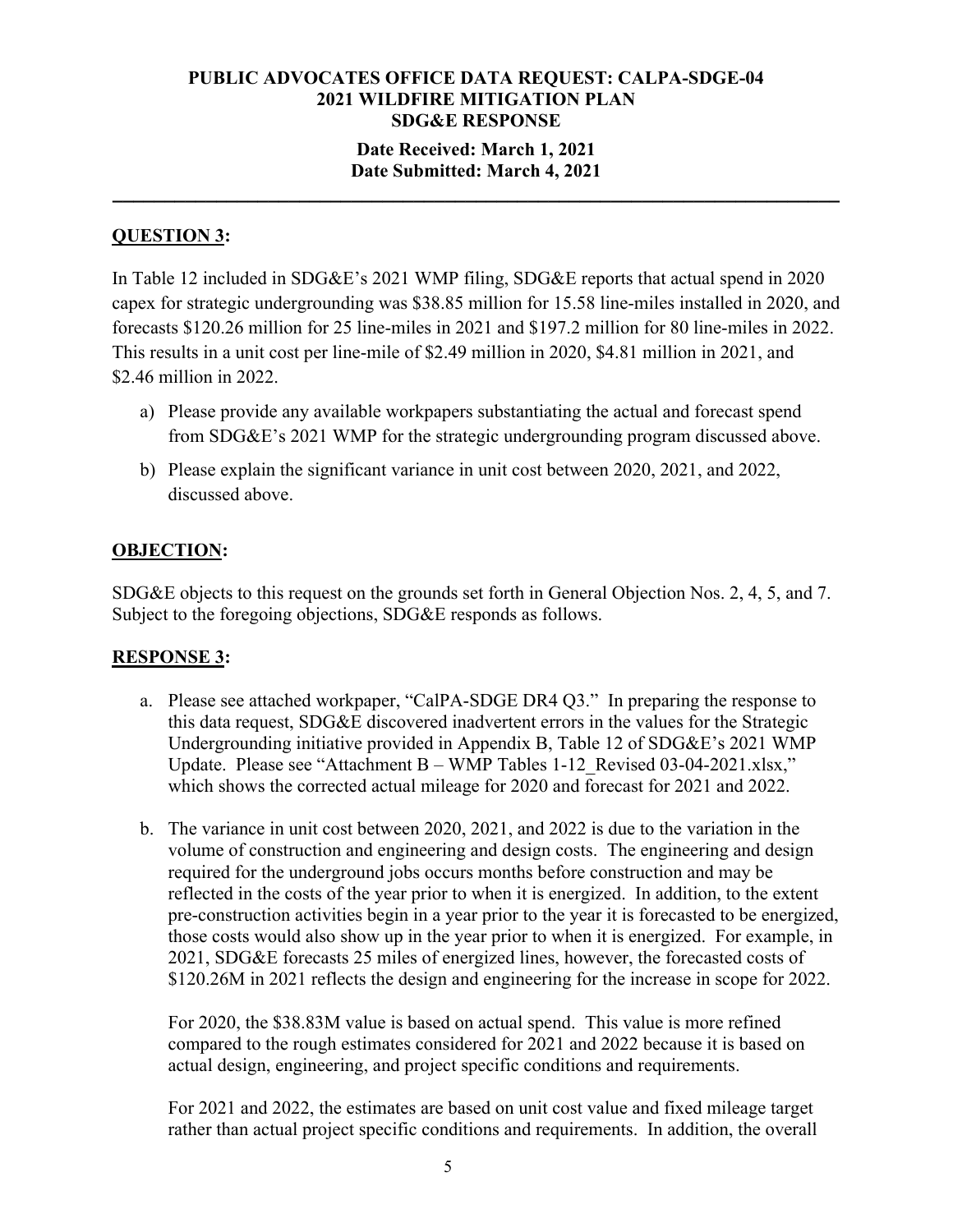# **Date Received: March 1, 2021 Date Submitted: March 4, 2021**

**\_\_\_\_\_\_\_\_\_\_\_\_\_\_\_\_\_\_\_\_\_\_\_\_\_\_\_\_\_\_\_\_\_\_\_\_\_\_\_\_\_\_\_\_\_\_\_\_\_\_\_\_\_\_\_\_\_\_\_\_\_\_\_\_\_\_\_\_\_\_** 

forecast budget value is not solely related to the target miles to be energized for the year. Rather it also includes remaining mileage design, mileage to be energized, mileage design for next year, and early construction for next year's mileage goal.

Other factors that resulted in cost variation from the 2020 actual values versus the 2021 and 2022 estimates are due to scopes being high level and still subject to change depending on field conditions encountered during surveys, field walks, as-builts verifications, potholing and Geotech explorations, and actual construction.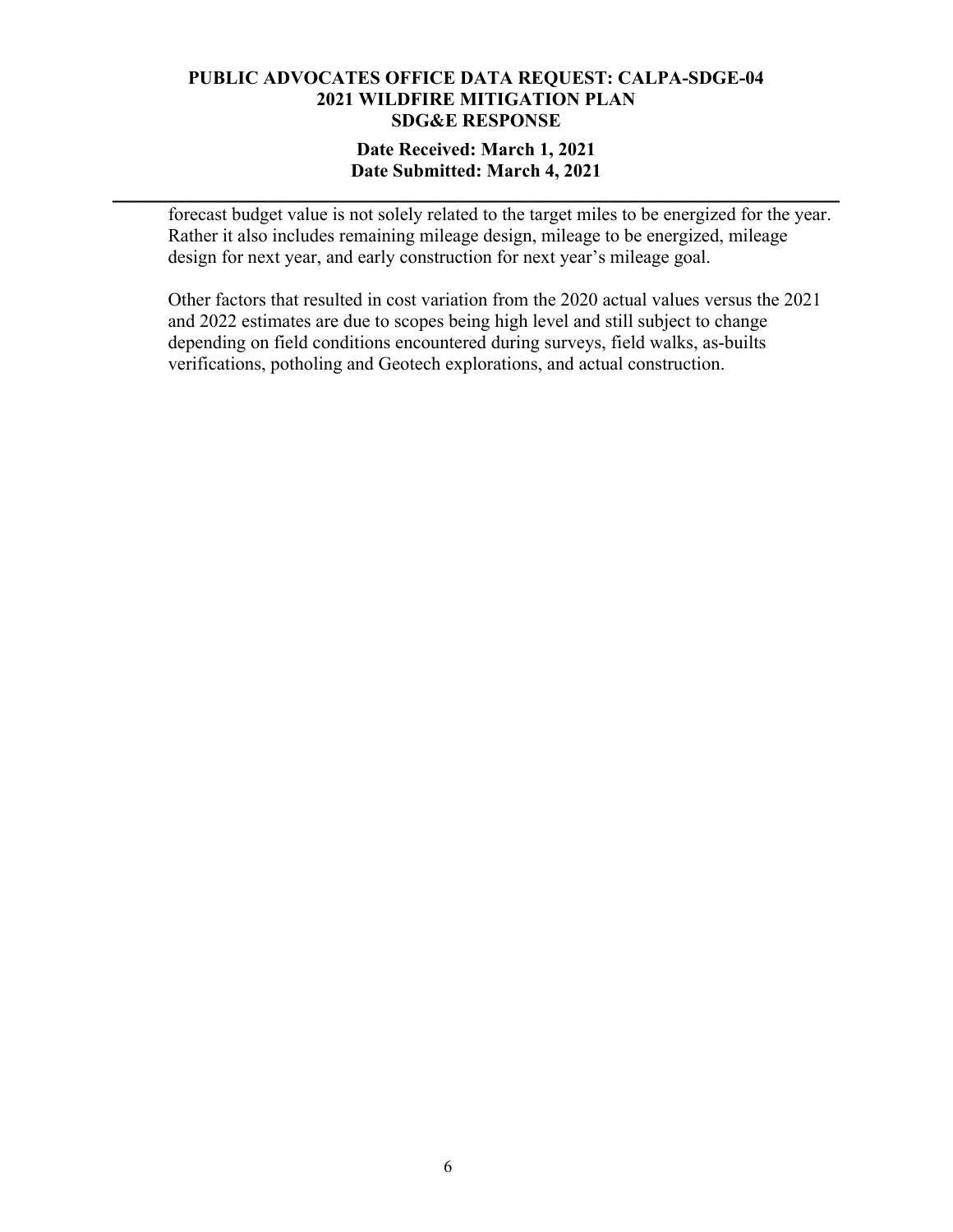## **Date Received: March 1, 2021 Date Submitted: March 4, 2021**

**\_\_\_\_\_\_\_\_\_\_\_\_\_\_\_\_\_\_\_\_\_\_\_\_\_\_\_\_\_\_\_\_\_\_\_\_\_\_\_\_\_\_\_\_\_\_\_\_\_\_\_\_\_\_\_\_\_\_\_\_\_\_\_\_\_\_\_\_\_\_** 

# **QUESTION 4:**

In Table 12 included in SDG&E's 2021 WMP filing, SDG&E reports that actual capex spend for covered conductor installation was \$1.798 million for 1.9 line-miles installed in 2020, and forecasts \$55 million for 20 line-miles in 2021 and \$96 million for 60 line-miles in 2022. This results in a unit cost per line-mile of \$0.95 million in 2020, \$2.75 million in 2021, and \$1.6 million in 2022.

- a) Please provide any available workpapers substantiating the actual and forecast spend from SDG&E's 2021 WMP for the covered conductor installation program discussed above.
- b) Please explain the significant variance in unit cost between 2020, 2021 and 2022, discussed above.

# **OBJECTION:**

SDG&E objects to this request on the grounds set forth in General Objection Nos. 2, 4, 5, and 7. Subject to the foregoing objections, SDG&E responds as follows.

# **RESPONSE 4:**

- a. The actual and forecast spend from the 2021 WMP for covered conductor installations are shown in workpaper titled "CalPA-SDGE DR4 Q4 and Q5.xlsx."
- b. The variance in unit cost between 2020, 2021, and 2022 is due to the fact that costs were split into two components – construction and design. The construction component includes labor, material, equipment, and other support services (e.g., traffic control, dedicated fire watch, helicopter, and vegetation management) that are necessary to support a project while in construction. These construction costs are accumulated and directly relate to the miles of line being hardened each year. The design cost component includes the engineering, design, project management, and various other resources necessary to complete a project from inception to close-out. Most of these design costs (approximately 90%) are expended prior to a project going into construction.

To ensure a sufficient number of projects are "construction ready" for the following year, SDG&E designs sufficient work to meet its construction target and typically includes approximately 30% contingency. The per unit costs shown are averages and can fluctuate significantly from project-to-project depending on the location of the work, land rights, environmental constraints, and work methods used to build the project. The time of year work is performed can also significantly affect construction costs. For example, in 2020 SDG&E installed approximately 2 miles of covered conductor on a line with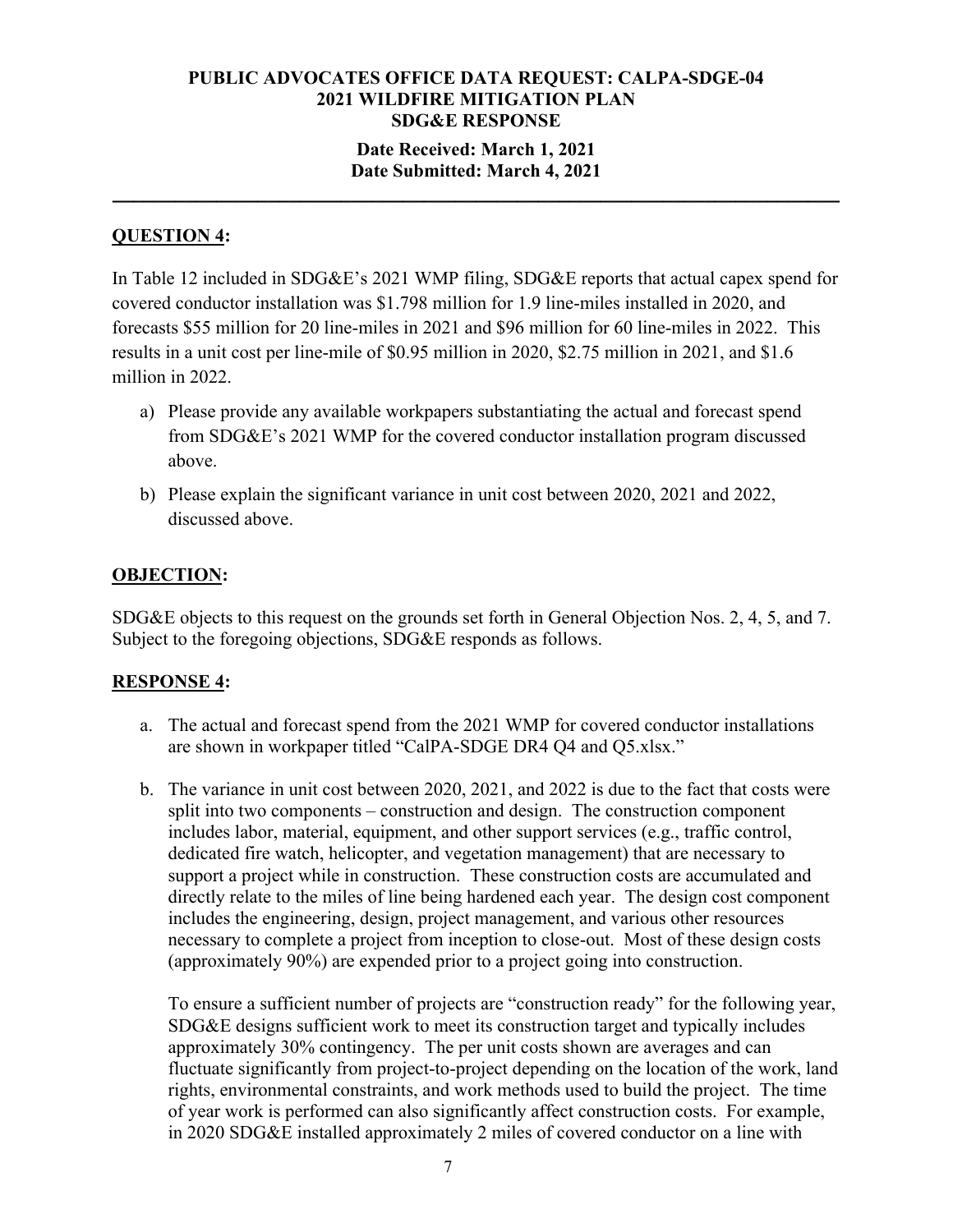#### **Date Received: March 1, 2021 Date Submitted: March 4, 2021**

**\_\_\_\_\_\_\_\_\_\_\_\_\_\_\_\_\_\_\_\_\_\_\_\_\_\_\_\_\_\_\_\_\_\_\_\_\_\_\_\_\_\_\_\_\_\_\_\_\_\_\_\_\_\_\_\_\_\_\_\_\_\_\_\_\_\_\_\_\_\_** 

good bucket truck access and only required about half of the poles to be replaced as half of them were already steel. When developing its forecasted spend, SDG&E typically assumes most poles will need to be replaced. On this same project, SDG&E is still in the close-out process of the project and all costs have not yet been realized. The per unit construction costs were relatively low compared to SDG&E's traditional hardening efforts, but these costs are expected to increase as SDG&E expands the use of covered conductor, as can be seen in the higher per unit construction and design costs in the estimates for 2021 and 2022.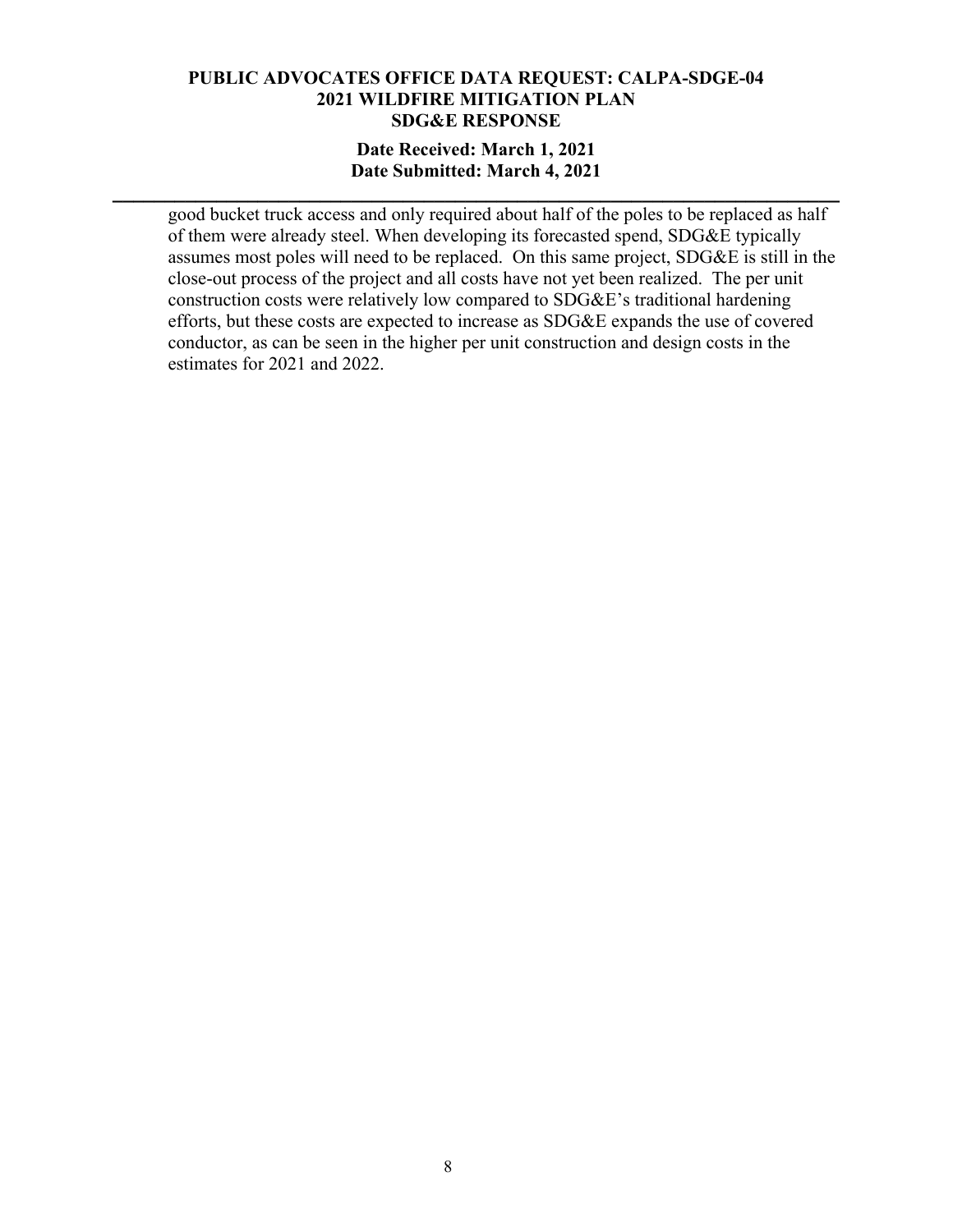## **Date Received: March 1, 2021 Date Submitted: March 4, 2021**

**\_\_\_\_\_\_\_\_\_\_\_\_\_\_\_\_\_\_\_\_\_\_\_\_\_\_\_\_\_\_\_\_\_\_\_\_\_\_\_\_\_\_\_\_\_\_\_\_\_\_\_\_\_\_\_\_\_\_\_\_\_\_\_\_\_\_\_\_\_\_** 

# **QUESTION 5:**

In Table 23 of Appendix A of SDG&E's 2020 WMP, SDG&E forecast a total 2020-2022 spend for Distribution Overhead Fire Hardening of between \$84.96 million and \$127.44 million.

In Table 12 included in SDG&E's 2021 WMP, SDG&E states that actual spend in 2020 on capex for the distribution overhead system hardening (Bare Conductor Hardening) program was \$138.38 million, and forecasts spending \$92 million in 2021 and \$5 million in 2022, for a total of \$235.38 million.

- a) Do these two line items refer to the same program?
- b) If the answer to part (a) is no, please explain how the programs represented by the two line items above, differ.
- c) If the answer to part (a) is yes, please explain why SDG&E's 2021 WMP forecast for Distribution Overhead Fire Hardening is nearly double the high scenario for total spend for the same in SDG&E's 2020 WMP.
- d) Please provide any available workpapers substantiating the actual and forecast spend from SDG&E's 2021 WMP for the Distribution Overhead Fire Hardening program.

# **OBJECTION:**

SDG&E objects to this request on the grounds set forth in General Objection Nos. 2, 4, 5, and 7. Subject to the foregoing objections, SDG&E responds as follows.

# **RESPONSE 5:**

- a. Yes.
- b. n/a
- c. The 2021 WMP forecast for the Distribution Overhead Fire Hardening is more because of the significant increase in mileage from the 2020 WMP filing. In the 2020 WMP, SDG&E estimated hardening approximately 99.5-149.3 miles between the years of 2020- 2022. In the 2021 WMP, the hardening estimate has increased to approximately 204.5 miles from 2020-2022.
- d. The actual and forecast spend from the 2021 WMP for Distribution Overhead Fire Hardening Program are shown in workpaper titled "CalPA-SDGE DR4 Q4 and Q5.xlsx."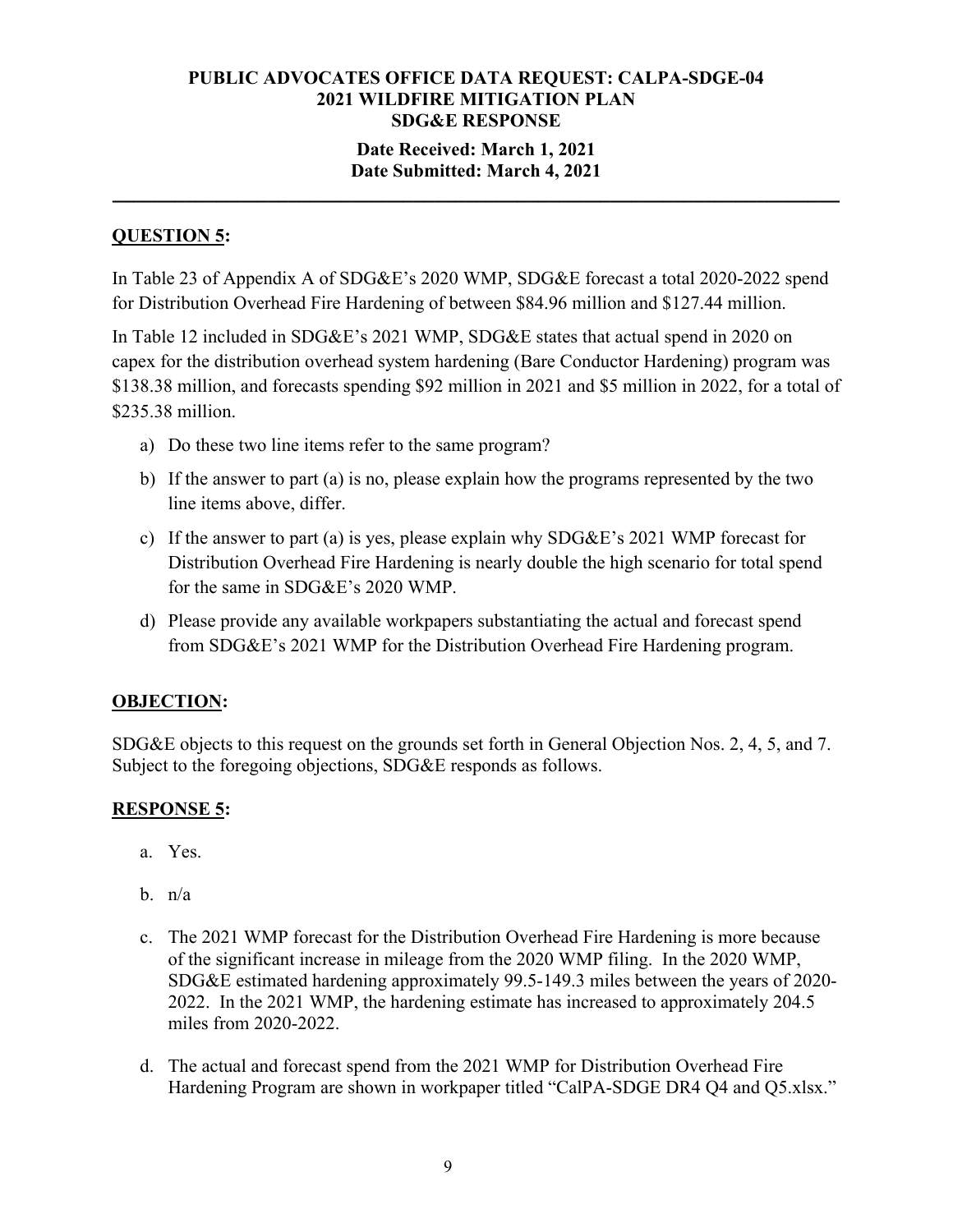#### **Date Received: March 1, 2021 Date Submitted: March 4, 2021**

**\_\_\_\_\_\_\_\_\_\_\_\_\_\_\_\_\_\_\_\_\_\_\_\_\_\_\_\_\_\_\_\_\_\_\_\_\_\_\_\_\_\_\_\_\_\_\_\_\_\_\_\_\_\_\_\_\_\_\_\_\_\_\_\_\_\_\_\_\_\_** 

For the 2021 WMP for Distribution Overhead Fire Hardening program, SDG&E's actual and estimated costs were split into two components – construction and design. The construction component includes labor, material, equipment, and other support services (e.g., traffic control, dedicated fire watch, helicopter, and vegetation management) that are necessary to support a project while in construction. These construction costs are accumulated and directly relate to the miles of line being hardened each year. The design cost component includes the engineering, design, project management, and various other resources necessary to complete a project from inception to close-out. Most of these design costs are expended prior to a project going into construction (approximately 90%).

To ensure a sufficient number of projects are "construction ready" for the following year, SDG&E designs sufficient work to meet its construction target and typically includes approximately 30% contingency. The per unit costs shown are averages and can fluctuate significantly from project-to-project depending on the location of the work, land rights, environmental constraints, and work methods used to build the project. The time of year work is performed can also significantly affect construction costs. In 2020 for example, a large portion of the costs are related to design because of the 100 miles being constructed in 2021. However, in 2021, SDG&E expects a significant reduction in costs related to design because it is planning to harden only 5 miles in 2022.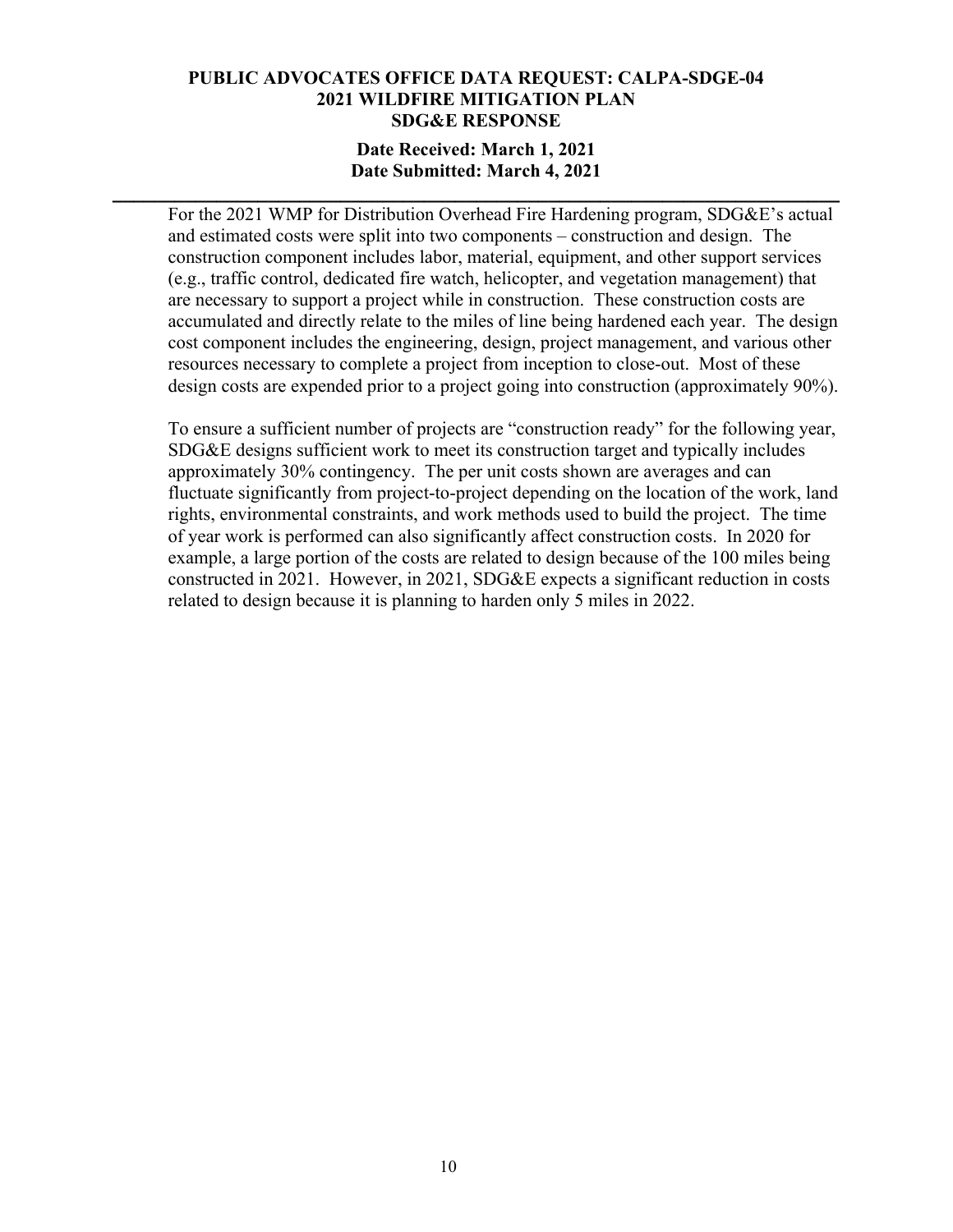## **Date Received: March 1, 2021 Date Submitted: March 4, 2021**

**\_\_\_\_\_\_\_\_\_\_\_\_\_\_\_\_\_\_\_\_\_\_\_\_\_\_\_\_\_\_\_\_\_\_\_\_\_\_\_\_\_\_\_\_\_\_\_\_\_\_\_\_\_\_\_\_\_\_\_\_\_\_\_\_\_\_\_\_\_\_** 

# **QUESTION 6:**

On p. 249 of SDG&E's 2021 WMP, SDG&E states that in order to improve the efficiency of assessing drone inspection imagery, it is developing "intelligent image processing models now [including] 25 models detecting 15 asset variations and 12 damage conditions within a range of 65‐97% accuracy."

- a) How does SDG&E validate the accuracy of these models in detecting the asset variations or damage that they are designed to detect?
- b) Does SDG&E intend to audit model outputs on an ongoing basis in order to ensure that the models remain effective? If so, please explain how and how frequently.

# **OBJECTION:**

SDG&E objects to this request on the grounds set forth in General Objection Nos. 2, 4, 5, and 7. Subject to the foregoing objections, SDG&E responds as follows.

# **RESPONSE 6:**

- a. First, SDG&E utilizes the knowledge and experience of its Qualified Electrical Workers (QEW) to help build the model; teaching the machine how to identify different types of equipment and assets on the pole. SDG&E then runs the models against imagery collected through our drone program and a Qualified Electrical Worker/Journeyman Lineman reviews the "findings" from the models to validate whether it accurately detected the asset type and potential damage. That information is then used to continue to refine and improve the models.
- b. Once the model is within an acceptable range of accuracy, it would be ready to deploy against any new imagery. Any potential damage to a facility identified by the model(s) would be sent to a QEW for further evaluation and/or repair. If the model inaccurately identified an issue, then the QEW would provide that information back to SDG&E's technical team. And since repairs nearly always require field work, the intent would be that the models would constantly be validated in this manner to confirm their effectiveness.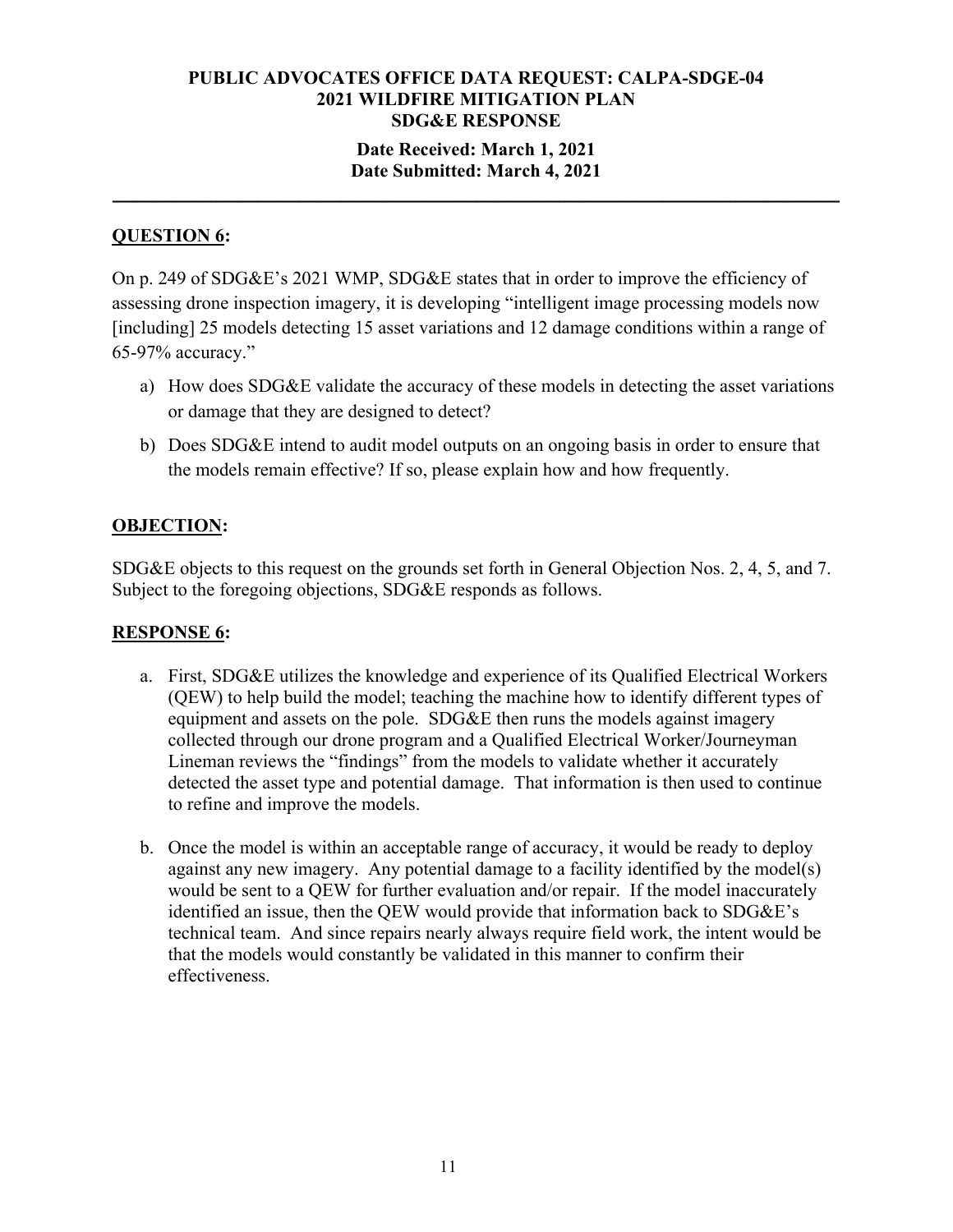## **Date Received: March 1, 2021 Date Submitted: March 4, 2021**

**\_\_\_\_\_\_\_\_\_\_\_\_\_\_\_\_\_\_\_\_\_\_\_\_\_\_\_\_\_\_\_\_\_\_\_\_\_\_\_\_\_\_\_\_\_\_\_\_\_\_\_\_\_\_\_\_\_\_\_\_\_\_\_\_\_\_\_\_\_\_** 

# **QUESTION 7:**

Regarding SDG&E's pilot program using drone assessment of distribution and transmission infrastructure, on p. 249 of SDG&E's 2021 WMP, SDG&E states:

SDG&E completed flights and assessments of 37,310 distribution poles in Tier 3 of the HFTD. As SDG&E gained experience through the pilot program, efficiencies in flight planning, customer outreach, and image collection and review were gained over the approximate 15‐month schedule for completion of flights. Costs were reduced by 50% from an average of \$1,000/pole to \$500/pole. With further modifications to the program, SDG&E is working to decrease cost impacts as it expands the program to Tier 2 of the HFTD. There are approximately 44,000 distribution facilities in Tier 2 of the HFTD and SDG&E plans to perform flights and assessments on half of those facilities in 2021 and the remainder in 2022 based on the prioritization discussed above.

In Table 12 of SDG&E's 2021 WMP, SDG&E reports actual spend in 2020 of \$15.9 million in capex and \$52 million in opex. For the years 2021 and 2022 SDG&E has forecast \$13.6 million in capex and \$35.36 million in opex, and \$11.21 million in capex and \$28.66 million in opex respectively.

- a) Please provide any available workpapers substantiating the actual and forecast spend from SDG&E's 2021 WMP for the drone inspection program discussed above.
- b) Please provide any available workpapers substantiating the cited reduction in average cost from \$1,000/pole to \$500/pole.
- c) Table 12 indicates SDG&E inspected 37,310 poles by drone in 2020, and forecasts inspecting 22,000 poles in 2021 and 22,000 poles in 2022. Using these figures to calculate a unit cost per inspection results in \$1,392 for 2020, \$1,607 in 2021, and \$1,303 for 2022, including *only* opex costs. Please explain the variance between these unit cost figures and the estimated unit cost of \$1,000/pole and \$500/pole cited above.
- d) On page 249 of the WMP, SDG&E indicates the same scope of work for its drone inspection program in 2021 and 2022, inspecting 22,000 distribution poles in HFTD Tier 2. Please explain the variance in opex forecasts for 2021 and 2022 in Table 12.
- e) Explain and provide any available workpapers substantiating what is included in the \$15.9 million of actual capital expenditures in 2020 indicated in Table 12.
- f) Explain and provide any available workpapers substantiating what is included in the \$24.8 million of forecast capital expenditures in 2021 and2022 indicated in Table 12.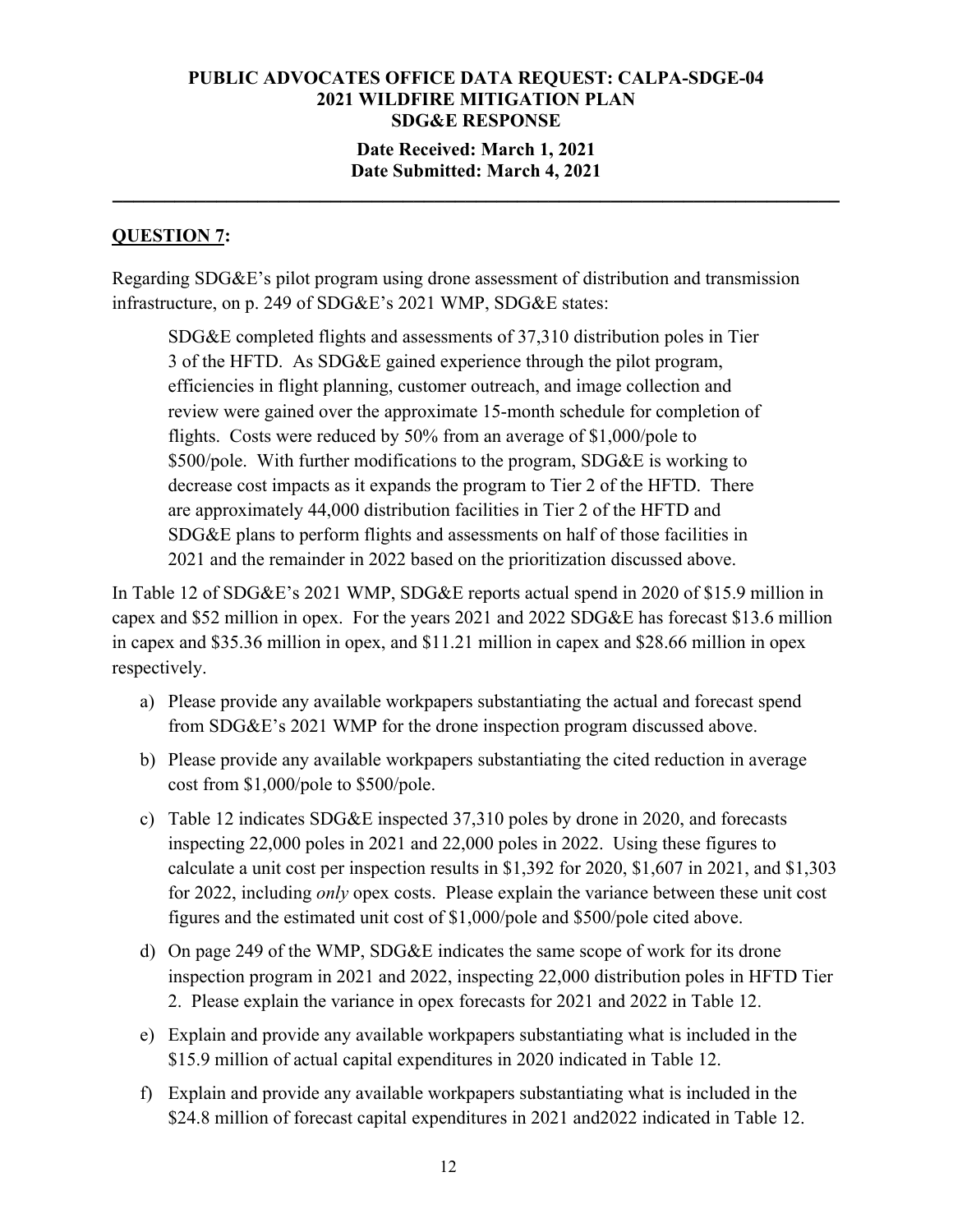### **Date Received: March 1, 2021 Date Submitted: March 4, 2021**

**\_\_\_\_\_\_\_\_\_\_\_\_\_\_\_\_\_\_\_\_\_\_\_\_\_\_\_\_\_\_\_\_\_\_\_\_\_\_\_\_\_\_\_\_\_\_\_\_\_\_\_\_\_\_\_\_\_\_\_\_\_\_\_\_\_\_\_\_\_\_** 

### **OBJECTION:**

SDG&E objects to this request on the grounds set forth in General Objection Nos. 2, 4, 5, and 7. Subject to the foregoing objections, SDG&E responds as follows.

#### **RESPONSE 7:**

a. First, the costs identified include the cost for follow-up repair work, not only the cost of flights and assessments. For 2020, the actual costs for flights and assessments of the approximately 30,000 poles completed in 2020 was \$24.2M. However, this also included a substantial effort to fly additional poles on United States Forest Service and State Parks land, along with several customer properties, that SDG&E was unable to complete due to landowner authorizations, constraints associated with environmentally sensitive areas, or safety/security issues. The actual engineering and repair costs for opex were \$27.7M. This yielded a total opex cost for flights, assessments and repairs of \$52M in 2020. For capex, costs included approximately \$3M of investments in technology needed to upload and assess imagery as well as build intelligent image processing models discussed in the response to Question 6 above. Capex costs also included 385 pole replacements at a cost of approximately \$12.9M, for a total capex cost of \$15.9M.

Note that SDG&E is still in the process of completing repairs identified in 2020 in the Tier 3 HFTD. The issues remaining to be repaired in 2021 as part of the Tier 3 HFTD pilot program are shown below.

| <b>Total Issues</b>                                                                | <b>Total # Issues To Be</b><br>repaired in 2021 | <b>Approximate Cost to</b><br><b>Complete</b> |
|------------------------------------------------------------------------------------|-------------------------------------------------|-----------------------------------------------|
| <b>Total Emergency Issues</b>                                                      | 0                                               | 0                                             |
| <b>Total Veg Issues</b>                                                            | 373                                             | \$56,000                                      |
| Total CIP / Customer Issues                                                        | 110                                             | \$33,000                                      |
| <b>Total Issues with</b><br><b>Engineering Required (non-</b><br>pole replacement) | 499                                             | \$2.5M                                        |
| Total Issues - No<br><b>Engineering Required</b>                                   | 1705                                            | \$4.2M                                        |
| <b>Total Pole Replacements</b>                                                     | 356                                             | S7.1M                                         |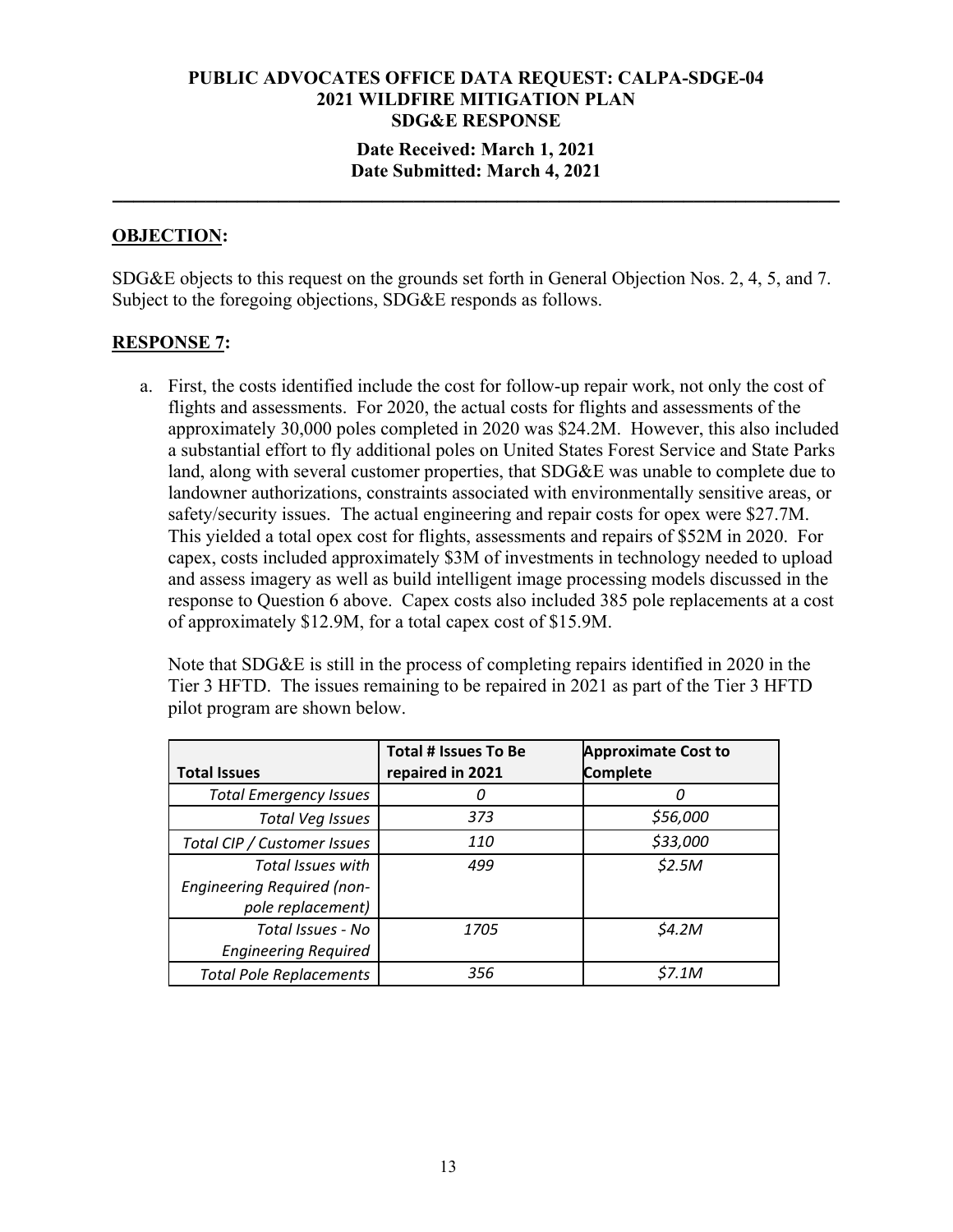## **Date Received: March 1, 2021 Date Submitted: March 4, 2021**

**\_\_\_\_\_\_\_\_\_\_\_\_\_\_\_\_\_\_\_\_\_\_\_\_\_\_\_\_\_\_\_\_\_\_\_\_\_\_\_\_\_\_\_\_\_\_\_\_\_\_\_\_\_\_\_\_\_\_\_\_\_\_\_\_\_\_\_\_\_\_** 

Below is a high-level overview of the annual direct costs included for our 2021 and 2022 drone work in the Tier 2 HFTD only.

|                                      | <b>Number of units</b> | <b>Estimated Cost</b> | <b>Total Estimated</b> |
|--------------------------------------|------------------------|-----------------------|------------------------|
| <b>Description</b>                   | per year               | Per unit              | <b>Direct Cost</b>     |
|                                      | 22,000                 | \$450                 | $\sim$ \$10 M          |
| <b>Flights/Assessments</b>           | distribution poles     |                       |                        |
| <b>Infraction rate</b>               | 20%                    |                       |                        |
| <b>Total Issues</b>                  | 4400                   |                       |                        |
| <b>Total Emergency Issues</b>        | 44                     | \$1,000               | \$44,000               |
| Total Veg Issues                     | 572                    | \$150                 | \$85,800               |
| Total CIP / Customer Issues          | 308                    | \$300                 | \$46,200               |
| <b>Total Issues with Engineering</b> | 508                    | \$7,500               | \$4.3 M                |
| Required (non-pole                   |                        |                       |                        |
| replacement)                         |                        |                       |                        |
| Total Issues - No Engineering        | 2,420                  | \$4,000               | \$9.7 M                |
| Required                             |                        |                       |                        |
| Total Pole Replacements*             | 475                    | \$20,000              | \$9.5 M                |

\*Costs for pole replacements are tied to capex cost estimates

As shown, the costs are dependent on the actual costs from our flight/assessment vendors, the number of infractions identified and the costs for repair. These costs are not always predictable and are contingent on production rates of the field teams, the number of repairs needed, and the complexity of the repair.

b. This information was derived by reviewing invoice information from the vendors that provided drone, project management and QEW support for the flights and assessments during the 2019-2020 drone pilot program period. For operations completed in 2019, crews collected an average of approximately 7 poles/crew/day at an average cost of \$858/pole. Of the vendors that provided drone operations in 2019, one of the vendors that provided the majority of the drone teams, had a cost per pole at approximately \$1030/pole while the combined average for the other vendors was \$673/pole. SDG&E eliminated the highest cost vendor at the end of 2019 and, for 2020, production rates increased to approximately 11 poles/crew/day at an average cost of \$503/pole. Please note that this cost per pole does not include additional costs for program management, safety support, environmental, customer outreach and technology costs that were necessary to complete and track the flights and assessments safely and in compliance with all requirements. Those costs added an average of \$125/per pole.

The lower production rate and resulting higher cost per pole in 2019 appear to be a result of several factors: the complexity of distribution poles, such as limited clearance for operations (due to vegetation, roadways, and proximity to residences), additional coordination for property access, and the time it took to understand the process of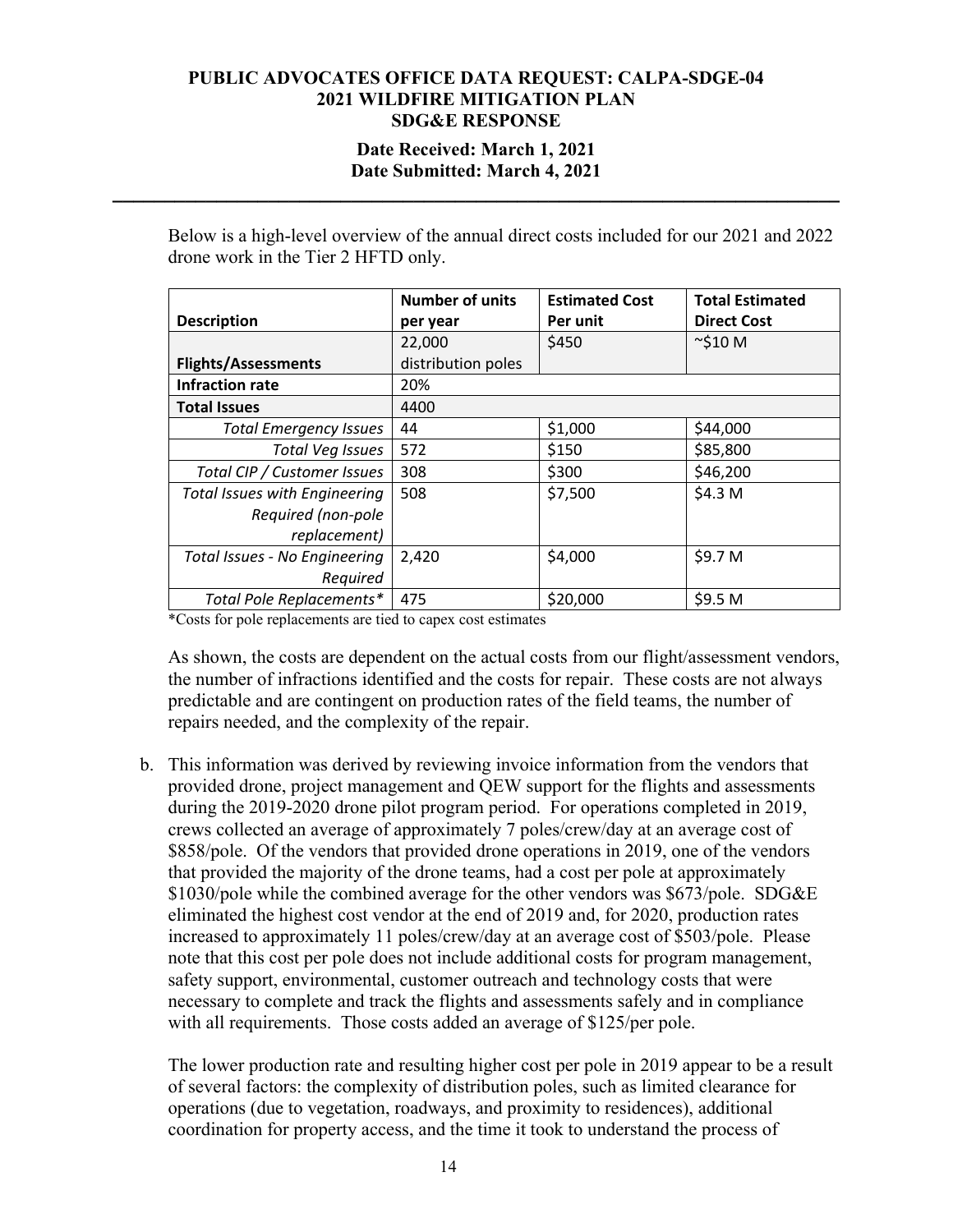## **Date Received: March 1, 2021 Date Submitted: March 4, 2021**

**\_\_\_\_\_\_\_\_\_\_\_\_\_\_\_\_\_\_\_\_\_\_\_\_\_\_\_\_\_\_\_\_\_\_\_\_\_\_\_\_\_\_\_\_\_\_\_\_\_\_\_\_\_\_\_\_\_\_\_\_\_\_\_\_\_\_\_\_\_\_** 

collecting imagery that met SDG&E requirements. As the drone vendors and SDG&E gained more experience and processes and procedures in place, the production rates increased and so did the cost per pole.

- c. Please refer to our response in item (a) above. The opex forecast includes costs to repair any infractions identified during the flights and assessments.
- d. Please refer to our response in item (a) above. The opex forecast includes costs to repair any infractions identified during the flights and assessments.
- e. Please refer to our response in item (a) above. The capex forecast includes costs of pole replacements and technology investments associated with intelligent image processing and systems to manage program processes.
- f. Please refer to our response in item (a) above. The capex forecast for 2021 and 2022 includes an estimated 475 pole replacements per year, along with continued investment in technology of approximately \$3M per year.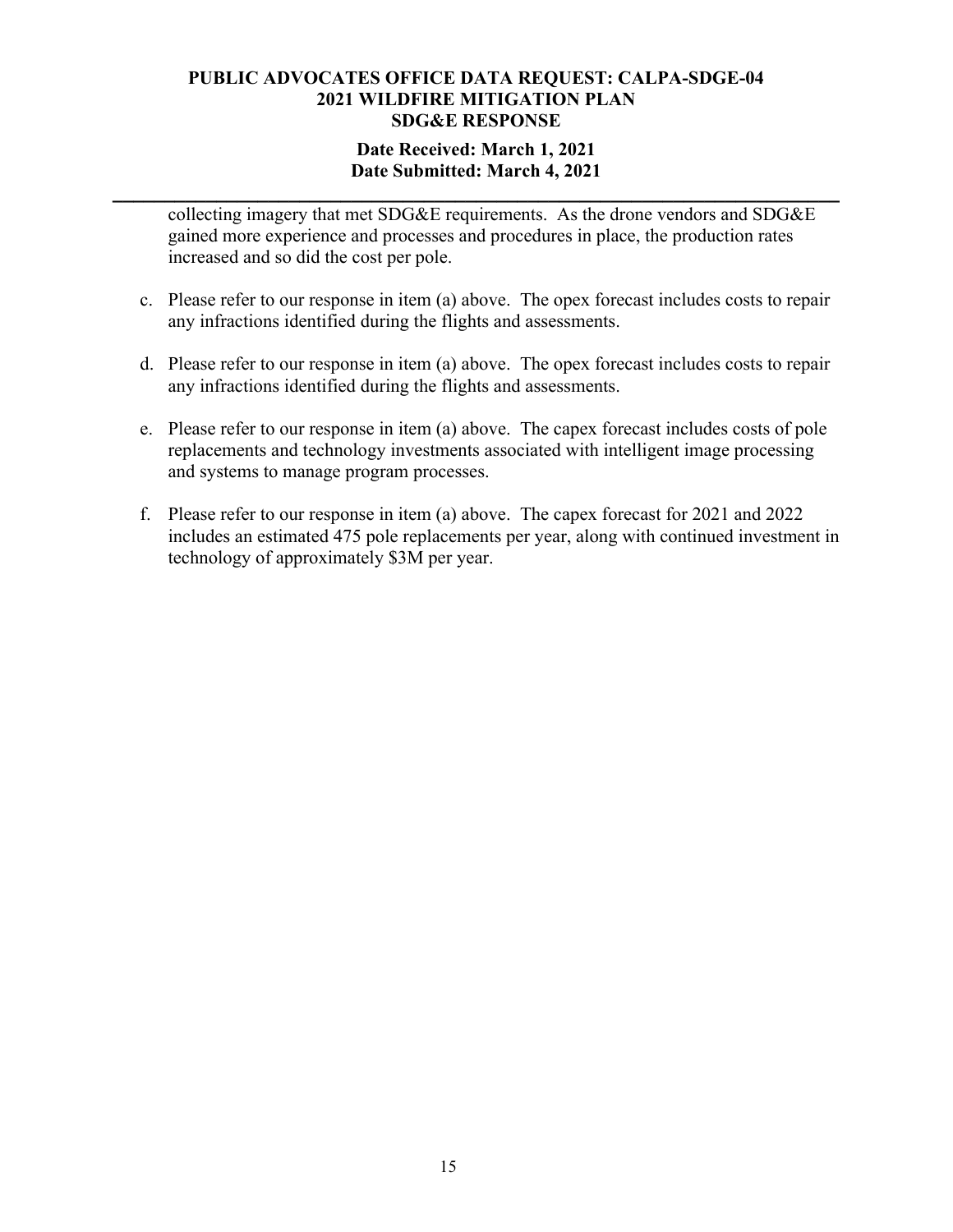# **Date Received: March 1, 2021 Date Submitted: March 4, 2021**

**\_\_\_\_\_\_\_\_\_\_\_\_\_\_\_\_\_\_\_\_\_\_\_\_\_\_\_\_\_\_\_\_\_\_\_\_\_\_\_\_\_\_\_\_\_\_\_\_\_\_\_\_\_\_\_\_\_\_\_\_\_\_\_\_\_\_\_\_\_\_** 

## **QUESTION 8:**

- a) Does SDG&E perform climbing inspections of transmission structures in HFTD areas?
- b) Has SDG&E performed climbing inspections of transmission structures in HFTD areas at any time since the beginning of 2015?
- c) If the answer to part (a) is yes, please identify where these inspections are included within SDG&E's 2021 WMP.
- d) If the answer to part (a) is yes, describe the inspection schedule for climbing inspections, disaggregated by voltage class and HFTD tier.
- e) If the answer to part (a) is no, please indicate which alternative inspection methods SDG&E employs for transmission structures and why SDG&E has determined that the deployed alternatives are more effective than climbing inspections.

## **OBJECTION:**

SDG&E objects to this request on the grounds set forth in General Objection Nos. 2, 4, 5, and 7. Subject to the foregoing objections, SDG&E responds as follows.

# **RESPONSE 8:**

- a. Yes.
- b. Yes.
- c. SDG&E transmission climbing inspections are not a separate inspection or patrol program but instead are used to supplement existing inspection programs. These inspections were noted as one of the types performed on an as-needed basis in the table provided within the Transmission System Inspection section of the 2020 WMP (Section 5.3.4.2). In the 2021 WMP Update, SDG&E provided further detail on the transmission inspection and patrol programs discussed in its 2020 submission, however, there is not a separate section for climbing inspections due to their as-needed, supplemental nature.
- d. Climbing inspections are performed on a routine basis only for the Sunrise Powerlink after its energization in 2012; they are performed on an as-needed basis for the rest of the system. For the as-needed basis, there is no set cycle but rather these inspections are used to supplement inspections when further investigation or inspection may be required. For the Sunrise Powerlink, a minimum of 10% of the lattice towers on the tielines (42 towers) have climbing inspections completed on an annual basis. These inspections fall both inside and outside of the HFTD with variations to the structure counts in each region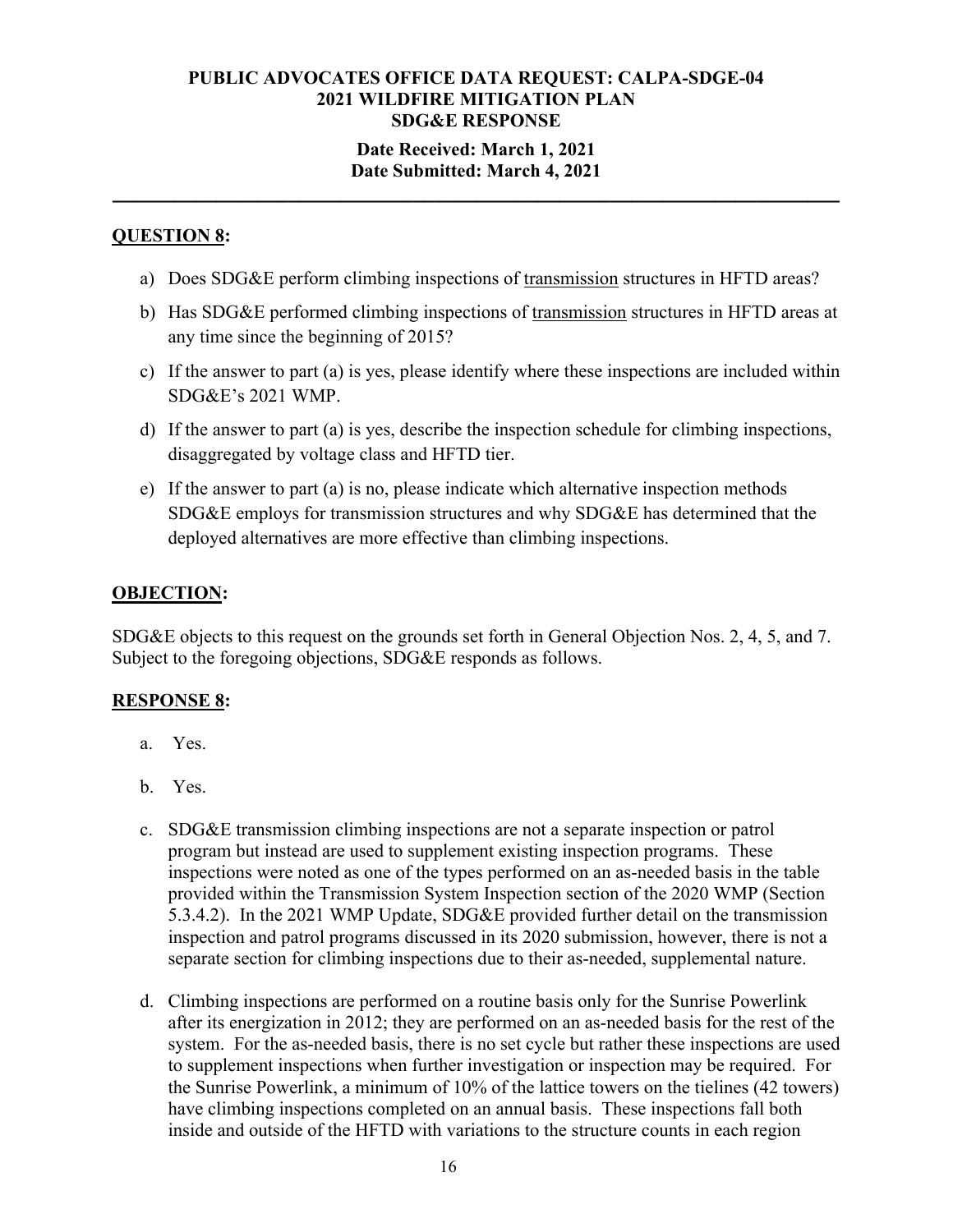#### **Date Received: March 1, 2021 Date Submitted: March 4, 2021**

**\_\_\_\_\_\_\_\_\_\_\_\_\_\_\_\_\_\_\_\_\_\_\_\_\_\_\_\_\_\_\_\_\_\_\_\_\_\_\_\_\_\_\_\_\_\_\_\_\_\_\_\_\_\_\_\_\_\_\_\_\_\_\_\_\_\_\_\_\_\_** 

completed each year. Below is a summary table for voltage class and HFTD tier for the Sunrise Powerlink's lattice towers.

|       | Non HFTD | Tier 2 HFTD | Tier 3 HFTD |
|-------|----------|-------------|-------------|
| 230kV |          | າາ          | 6.          |
| 500kV |          | 70          |             |

e. n/a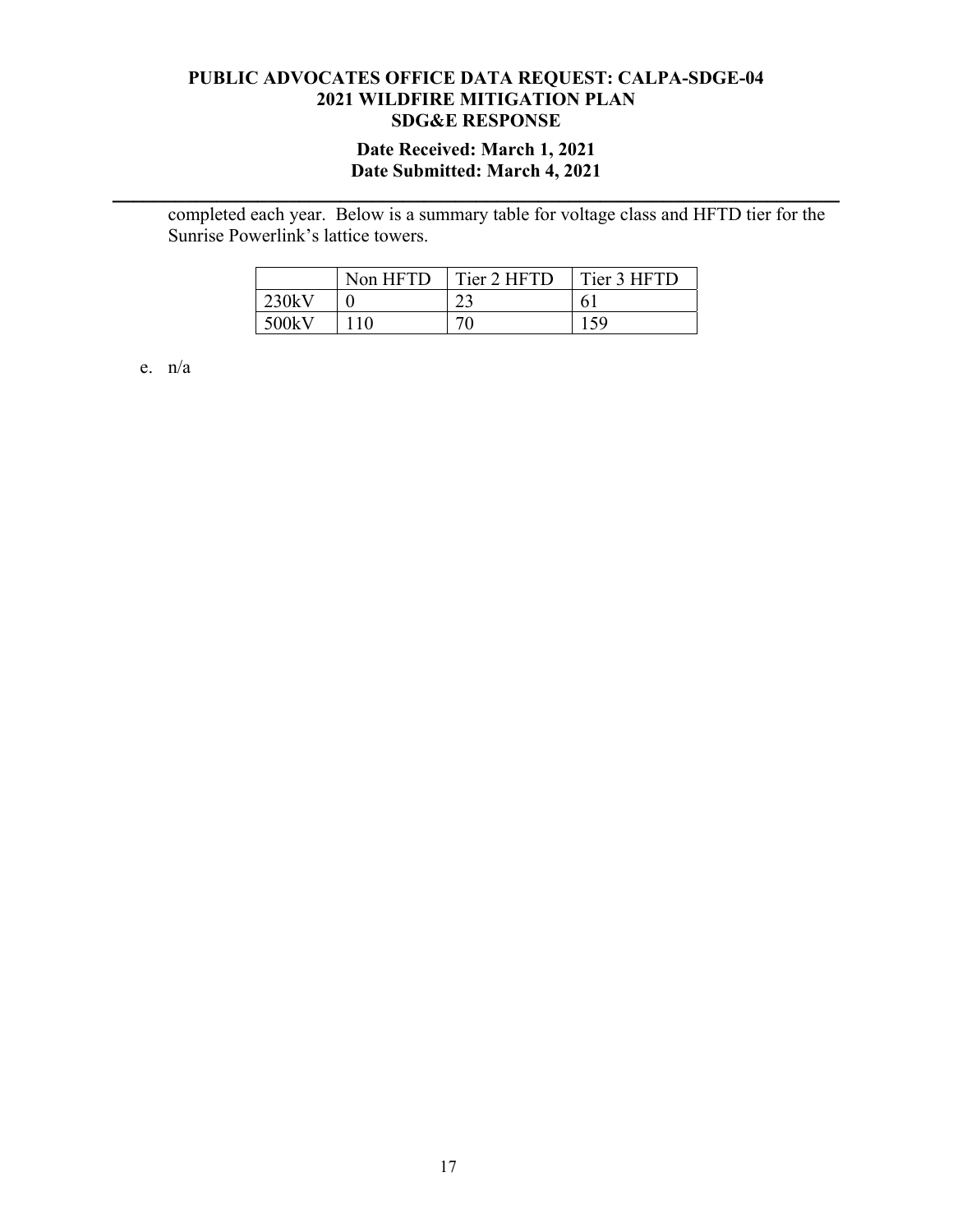# **Date Received: March 1, 2021 Date Submitted: March 4, 2021**

**\_\_\_\_\_\_\_\_\_\_\_\_\_\_\_\_\_\_\_\_\_\_\_\_\_\_\_\_\_\_\_\_\_\_\_\_\_\_\_\_\_\_\_\_\_\_\_\_\_\_\_\_\_\_\_\_\_\_\_\_\_\_\_\_\_\_\_\_\_\_** 

# **QUESTION 9:**

- a) Does SDG&E perform climbing inspections of distribution structures in HFTD areas?
- b) Has SDG&E performed climbing inspections of distribution structures in HFTD areas at any time since the beginning of 2015?
- c) If the answer to part (a) is yes, please identify where these inspections are included within SDG&E's 2021 WMP.
- d) If the answer to part (a) is yes, describe the inspection schedule for climbing inspections, disaggregated by voltage class and HFTD tier.
- e) If the answer to part (a) is no, please indicate which alternative inspection methods SDG&E employs for distribution structures and why SDG&E has determined that the deployed alternatives are more effective than climbing inspections.

## **OBJECTION:**

SDG&E objects to this request on the grounds set forth in General Objection Nos. 2, 4, 5, and 7. Subject to the foregoing objections, SDG&E responds as follows.

# **RESPONSE 9:**

- a. No.
- b. No.
- c. n/a
- d. n/a
- e. Drone inspections are utilized as a safer and more efficient alternative to climbing distribution structures. The drone photos are able to capture views of the equipment that would not be possible with climbing inspections, such as a top-down view of the pole.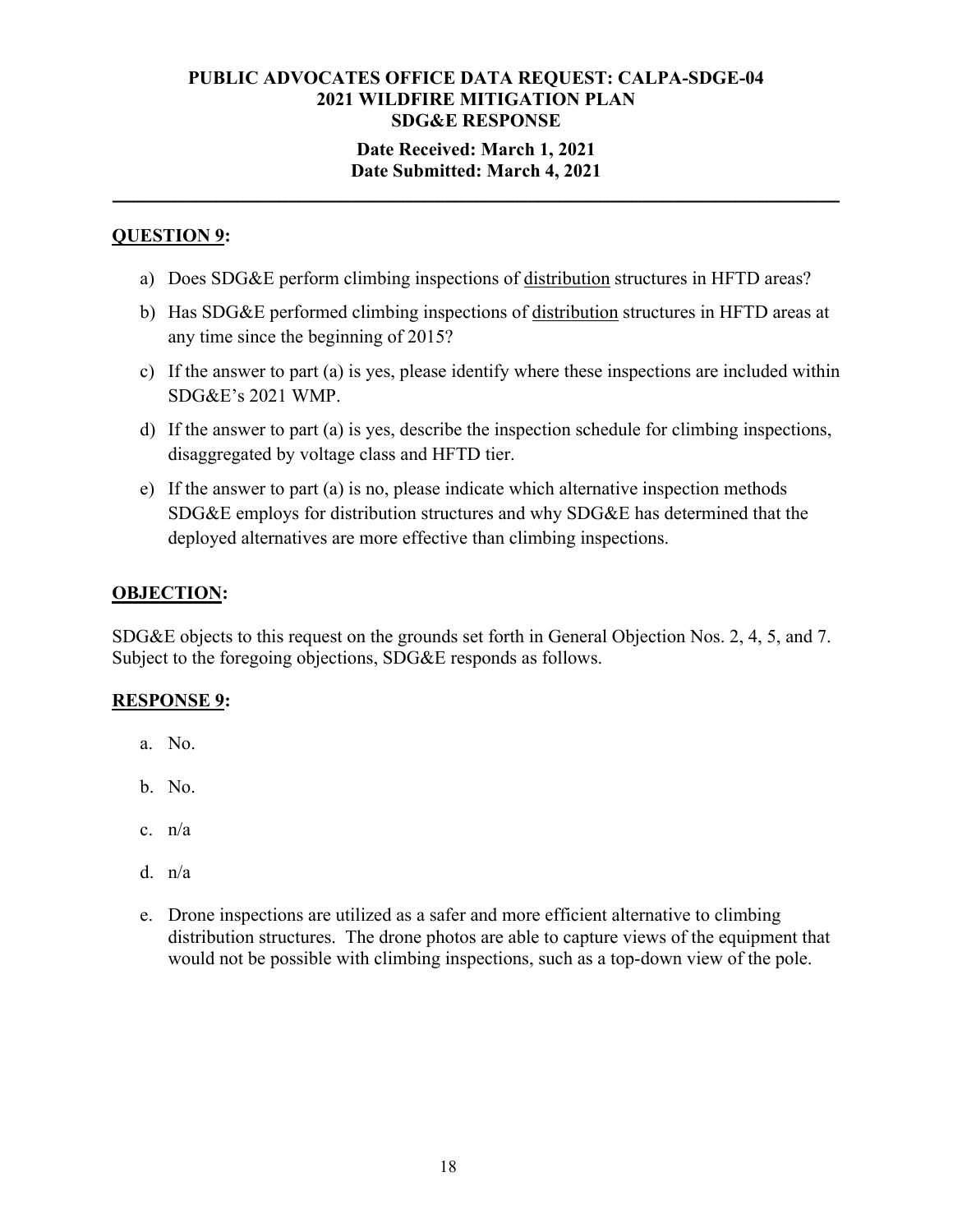# **Date Received: March 1, 2021 Date Submitted: March 4, 2021**

**\_\_\_\_\_\_\_\_\_\_\_\_\_\_\_\_\_\_\_\_\_\_\_\_\_\_\_\_\_\_\_\_\_\_\_\_\_\_\_\_\_\_\_\_\_\_\_\_\_\_\_\_\_\_\_\_\_\_\_\_\_\_\_\_\_\_\_\_\_\_** 

## **QUESTION 10:**

How often does SDG&E measure and collect satellite data on greenness of vegetation?

## **OBJECTION:**

SDG&E objects to this request on the grounds set forth in General Objection Nos. 2, 4, 5, and 7. Subject to the foregoing objections, SDG&E responds as follows.

#### **RESPONSE 10:**

SDG&E collects satellite data on greenness of vegetation (grasses) daily.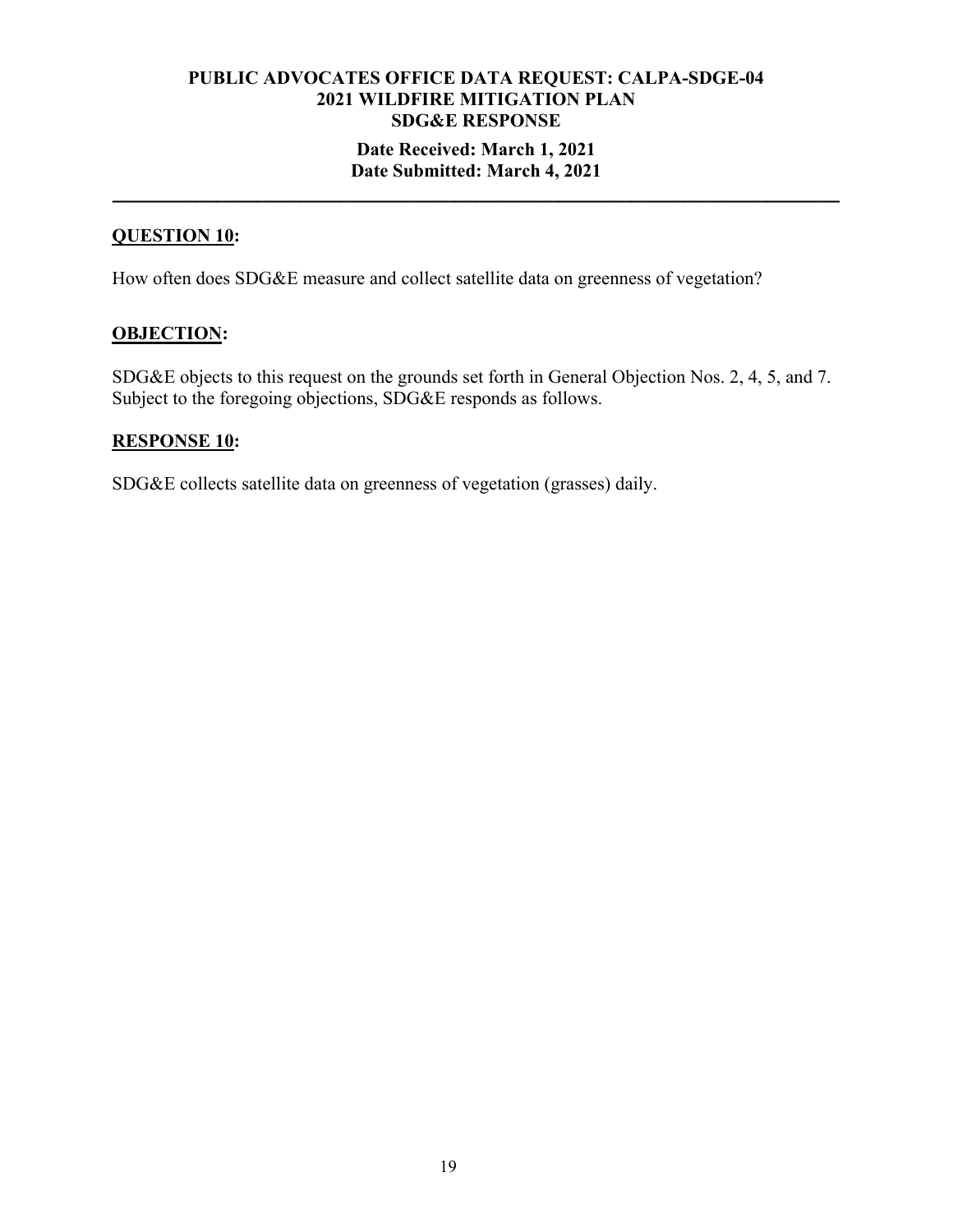# **Date Received: March 1, 2021 Date Submitted: March 4, 2021**

**\_\_\_\_\_\_\_\_\_\_\_\_\_\_\_\_\_\_\_\_\_\_\_\_\_\_\_\_\_\_\_\_\_\_\_\_\_\_\_\_\_\_\_\_\_\_\_\_\_\_\_\_\_\_\_\_\_\_\_\_\_\_\_\_\_\_\_\_\_\_** 

# **QUESTION 11:**

In late 2020 PSPS post-event reports,<sup>1</sup> SDG&E reported that several SCADA switches were noncommunicative, leading to customers being de-energized without notification.

- a) How does SDG&E intend to address this issue so that non-communicative SCADA switches do not lead to future instances of customers being de-energized without notification?
- b) Does SDG&E's 2021 WMP include any plans for inspection or testing to ensure that SCADA switches that are currently installed are functional? If so, please identify where this is addressed in SDG&E's 2021 WMP.
- c) SDG&E's 2021 WMP, pp. 189-191, describes the SCADA capacitors program, which is intended to replace existing non‐SCADA capacitors with a more modern SCADA switchable capacitor. What steps is SDG&E taking to ensure that newly installed SCADA capacitors are fully functional?
- d) Does SDG&E intend to take other actions in 2021 or 2022 to validate that existing SCADA capacitors are functioning as intended?

# **OBJECTION:**

SDG&E objects to this request on the grounds set forth in General Objection Nos. 2, 4, 5, and 7. Subject to the foregoing objections, SDG&E responds as follows.

# **RESPONSE 11:**

a) In the referenced tables in SDG&E's PSPS post-event reports, devices 450-88R, 728-690, and 920-735AE were not operated remotely, leading to customers being de-energized without notification. The rest of the listed devices from the events on 12/2, 12/3, and 12/24 were operated due to unexpected impacts from weather. Overall, SDG&E has maintained a very reliable 98% communication rate in its fleet of SCADA enabled devices. During the 2020 PSPS season and moving forward, SDG&E has instituted a process to minimize customer impacts of devices being inoperable. The process includes identifying devices out of communication and identifying bypassed SCADA switches prior to the start of an event. Any devices that may impact SDG&E's ability to PSPS will have mitigation measures applied, which include stationing someone to manually switch the device or adjusting the forecasted customer notification lists.

<sup>&</sup>lt;sup>1</sup> SDG&E's November 26 – December 9, 2020 post-event report, p. 38; and SDG&E's December 23-24, 2020 postevent report, p. 12.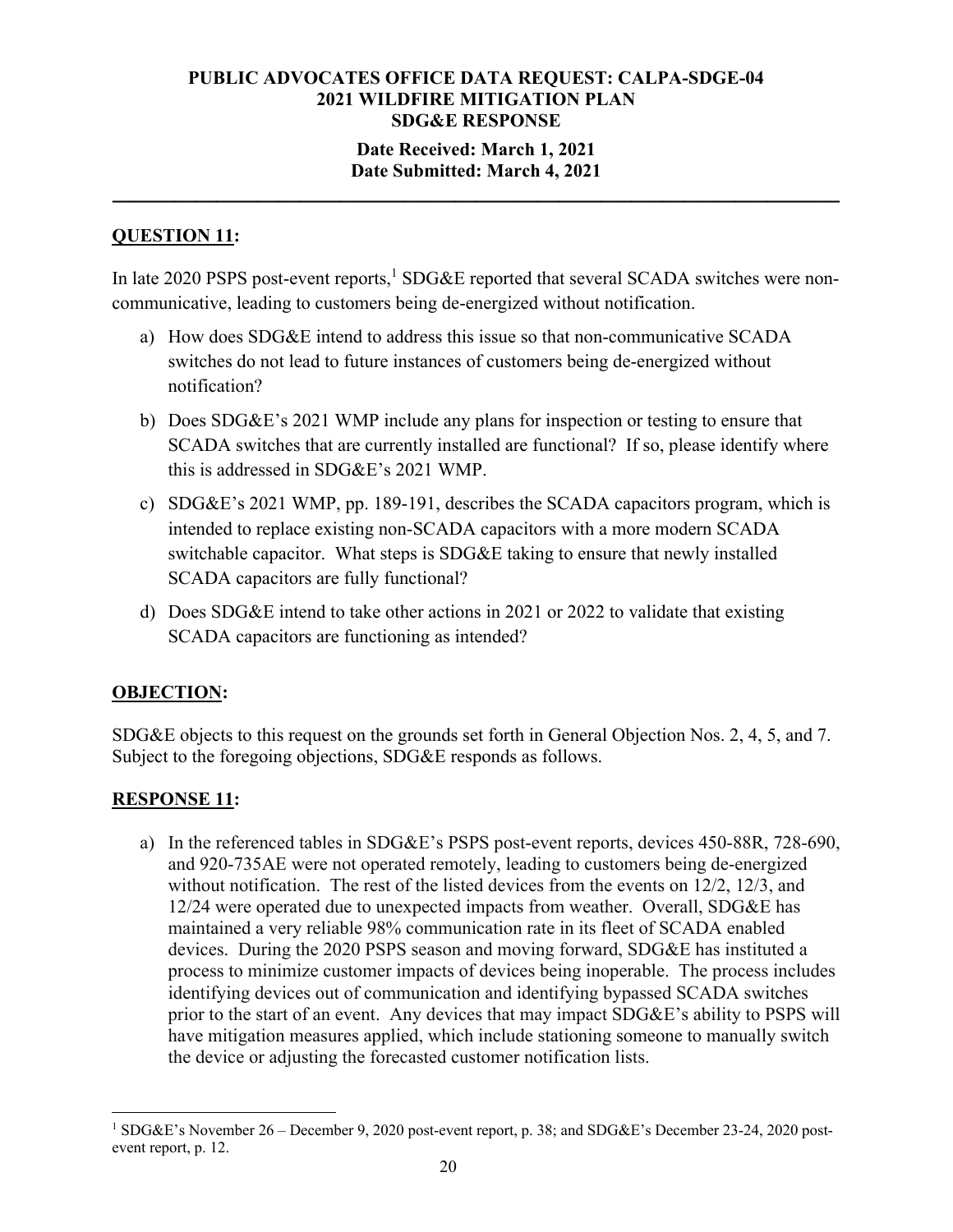### **Date Received: March 1, 2021 Date Submitted: March 4, 2021**

**\_\_\_\_\_\_\_\_\_\_\_\_\_\_\_\_\_\_\_\_\_\_\_\_\_\_\_\_\_\_\_\_\_\_\_\_\_\_\_\_\_\_\_\_\_\_\_\_\_\_\_\_\_\_\_\_\_\_\_\_\_\_\_\_\_\_\_\_\_\_** 

- b) While SDG&E's 2021 WMP does not explicitly mention SDG&E's plans for testing SCADA switches, internal operating procedures call for testing SCADA switches in the fire area annually. The full process for inspection and testing of SCADA switches is described in SDG&E's maintenance procedures. This procedure provides the guidelines for uniform inspection and maintenance performed at least every six years, and battery replacements every three years on all line SCADA devices.
- c) Newly installed SCADA capacitors will follow SDG&E's current standard practice for new installations of SCADA equipment. SCADA capacitors upon installation follow a standardized operational test procedure involving tests of local and remote operations, fault indications, and alarm systems. Once in service, SDG&E will follow maintenance procedures to ensure that uniform inspection and maintenance are performed on a routine basis.
- d) SDG&E plans to follow the existing maintenance procedures to ensure SCADA capacitors are functioning as intended. Currently there are no plans to alter the existing practices set in place.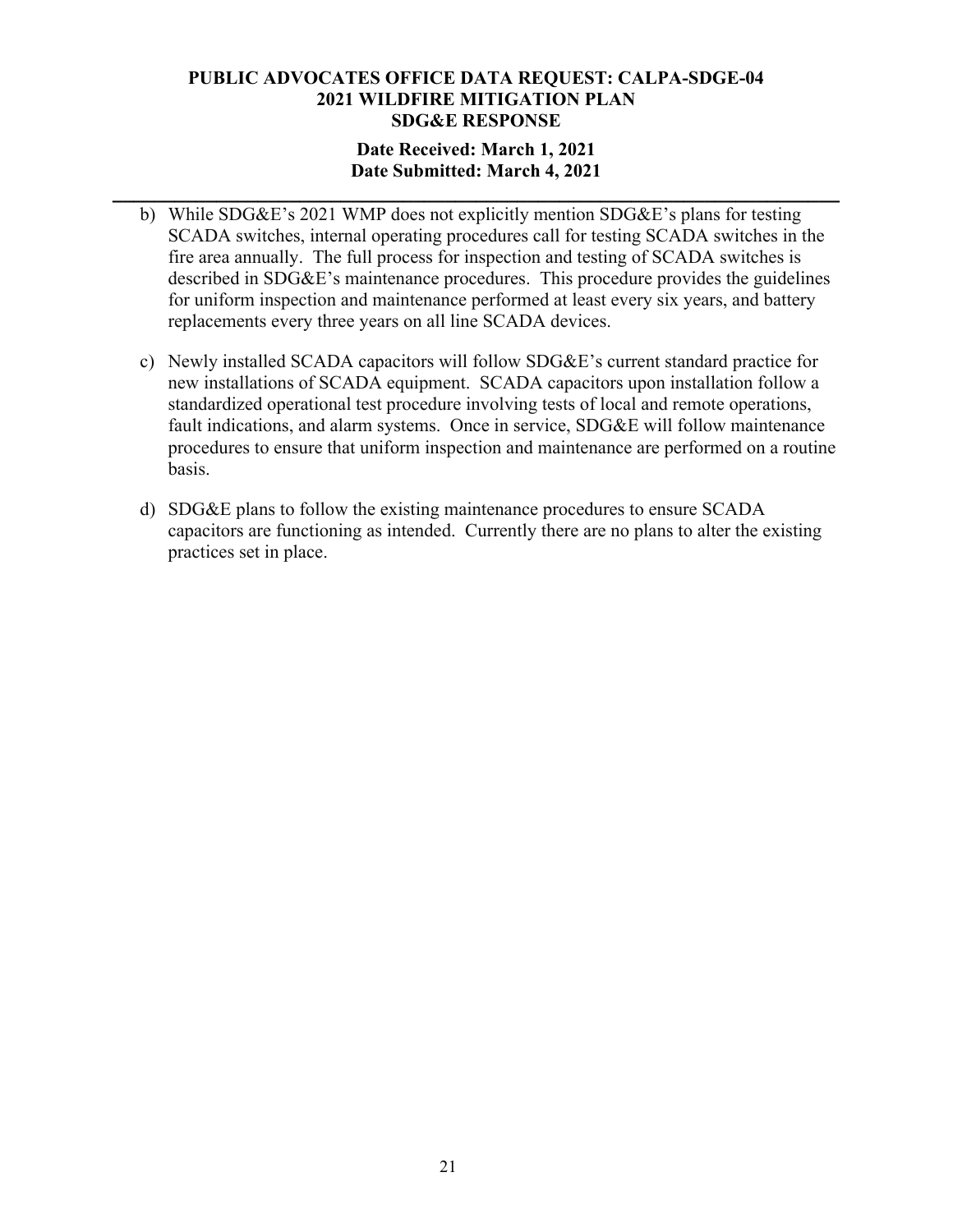# **Date Received: March 1, 2021 Date Submitted: March 4, 2021**

**\_\_\_\_\_\_\_\_\_\_\_\_\_\_\_\_\_\_\_\_\_\_\_\_\_\_\_\_\_\_\_\_\_\_\_\_\_\_\_\_\_\_\_\_\_\_\_\_\_\_\_\_\_\_\_\_\_\_\_\_\_\_\_\_\_\_\_\_\_\_** 

# **QUESTION 12:**

In the WMP workshops on February 22-23, 2021, SDG&E stated that it is developing a PSPS risk model to quantify the risks of PSPS events. Regarding this risk model:

- a) What is the current name of the risk model, if existing?
- b) What data sources is SDG&E using to develop this risk model?
- c) What safety risks to the public will this risk model include?
- d) Will this risk model include economic costs to customers caused by PSPS events? If so, please describe which costs will be addressed.

# **OBJECTION:**

SDG&E objects to this request on the grounds set forth in General Objection Nos. 2, 4, 5, and 7. Subject to the foregoing objections, SDG&E responds as follows.

### **RESPONSE 12:**

- a) The name of the risk model is Wildfire Next Generation System (WiNGS).
- b) Data sources used are outlined in 2021 WMP Update, Section 4.5.1.4 and include:
	- a. Historic ignitions
	- b. Wind speeds
	- c. Tree strike
	- d. Hardening status
	- e. Vegetation density
	- f. Circuit Health Index
	- g. Conductor age
	- h. Conditional impacts from the Wildfire Risk Reduction Model (WRRM)
	- i. Annual Red Flag Warning (RFW) days
	- j. Historic wind speed patterns
	- k. Number of customers
	- l. Types of customers
- c) This model considers safety risks that can arise from outages such as carbon monoxide poisoning as a result of misuse of generators, potential fires that could start from candles, potential injuries related to vandalism/theft, and potential injuries/fatalities due to medical conditions that can be impacted by outages. The assessment does not quantify each one of these examples of safety incidents but rather uses them to come up with a general assessment of the potential safety impacts of PSPS. At this point, subject matter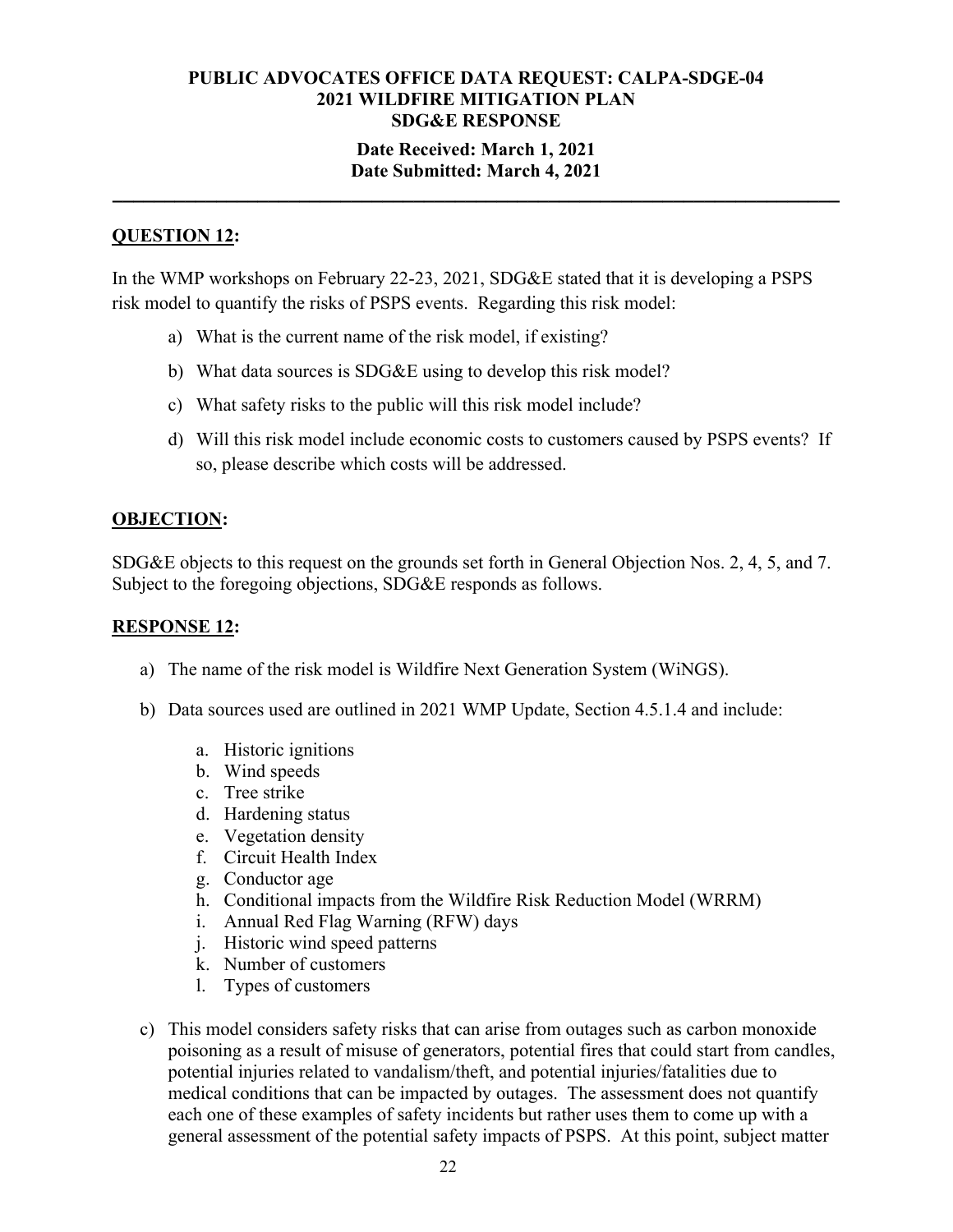## **Date Received: March 1, 2021 Date Submitted: March 4, 2021**

**\_\_\_\_\_\_\_\_\_\_\_\_\_\_\_\_\_\_\_\_\_\_\_\_\_\_\_\_\_\_\_\_\_\_\_\_\_\_\_\_\_\_\_\_\_\_\_\_\_\_\_\_\_\_\_\_\_\_\_\_\_\_\_\_\_\_\_\_\_\_** 

expert (SME) input is used to estimate safety impacts in terms of serious injuries or fatalities which is the natural unit used to quantify safety risks in the Risk Quantification Framework. It is important to note that this assessment is at the early stages of development and will continue to evolve with input from stakeholders.

d) Yes, the model includes SME estimates of financial impacts to customers per event which includes potential lost business and inconvenience resulting from loss of power (e.g., having to buy meals instead of cook at home; missed appointments, etc.). As mentioned above, these estimates are preliminary and will continue to evolve with inputs from stakeholders. Details about the PSPS assessment can be found in Section 4.2.b and 4.2.c of the 2021 WMP Update.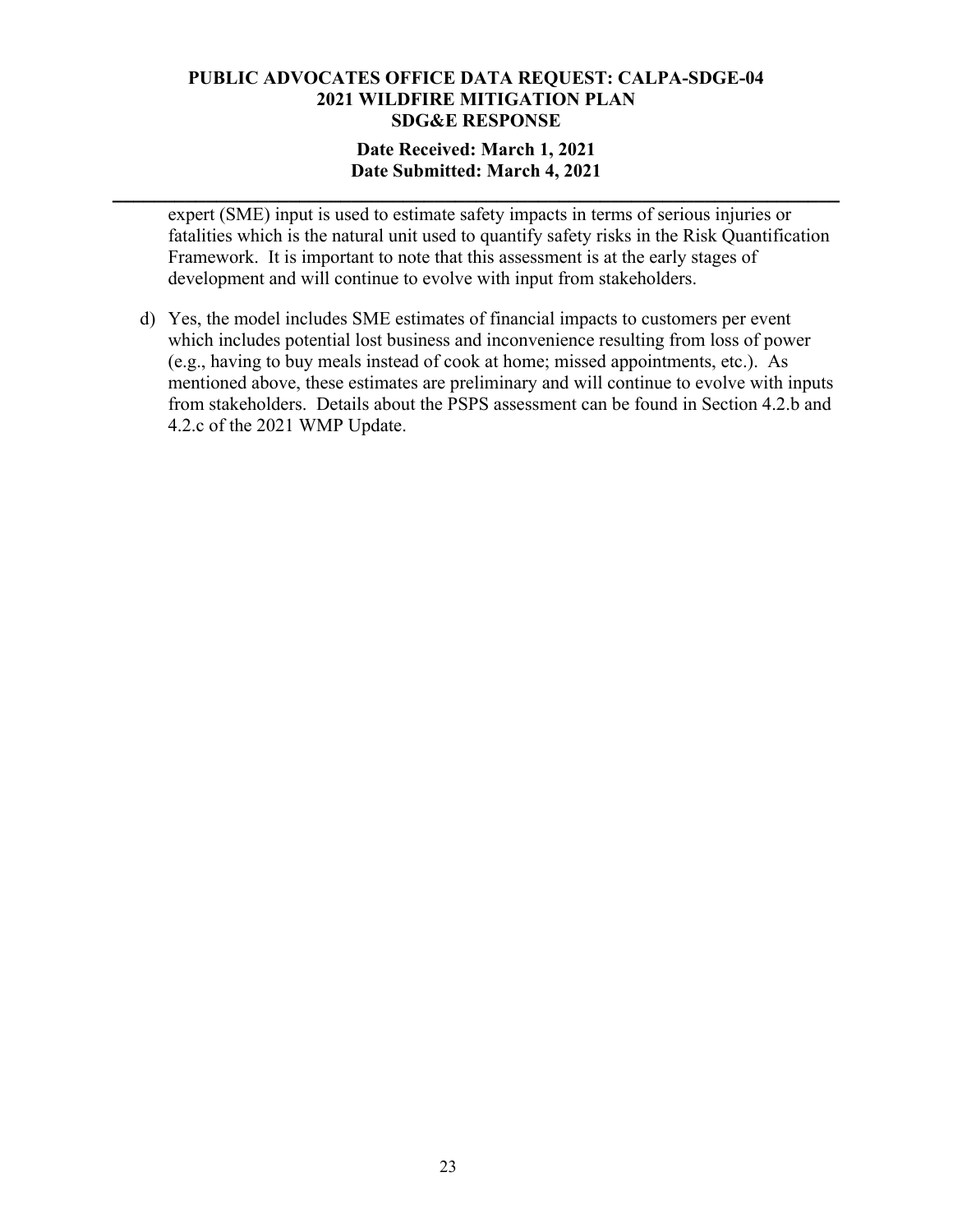## **Date Received: March 1, 2021 Date Submitted: March 4, 2021**

**\_\_\_\_\_\_\_\_\_\_\_\_\_\_\_\_\_\_\_\_\_\_\_\_\_\_\_\_\_\_\_\_\_\_\_\_\_\_\_\_\_\_\_\_\_\_\_\_\_\_\_\_\_\_\_\_\_\_\_\_\_\_\_\_\_\_\_\_\_\_** 

# **QUESTION 13:**

How do your criteria for determining whether to implement a PSPS event differ for circuitsegments where covered conductor has been installed, compared to circuit-segments with bare overhead conductor?

## **OBJECTION:**

SDG&E objects to this request on the grounds set forth in General Objection Nos. 2, 4, 5, and 7. Subject to the foregoing objections, SDG&E responds as follows.

## **RESPONSE 13:**

SDG&E has not yet accumulated sufficient data to determine exactly how PSPS criteria will differ on circuit segments that consist entirely of covered conductor versus bare conductor, though SDG&E does anticipate higher wind speed tolerances in these areas.